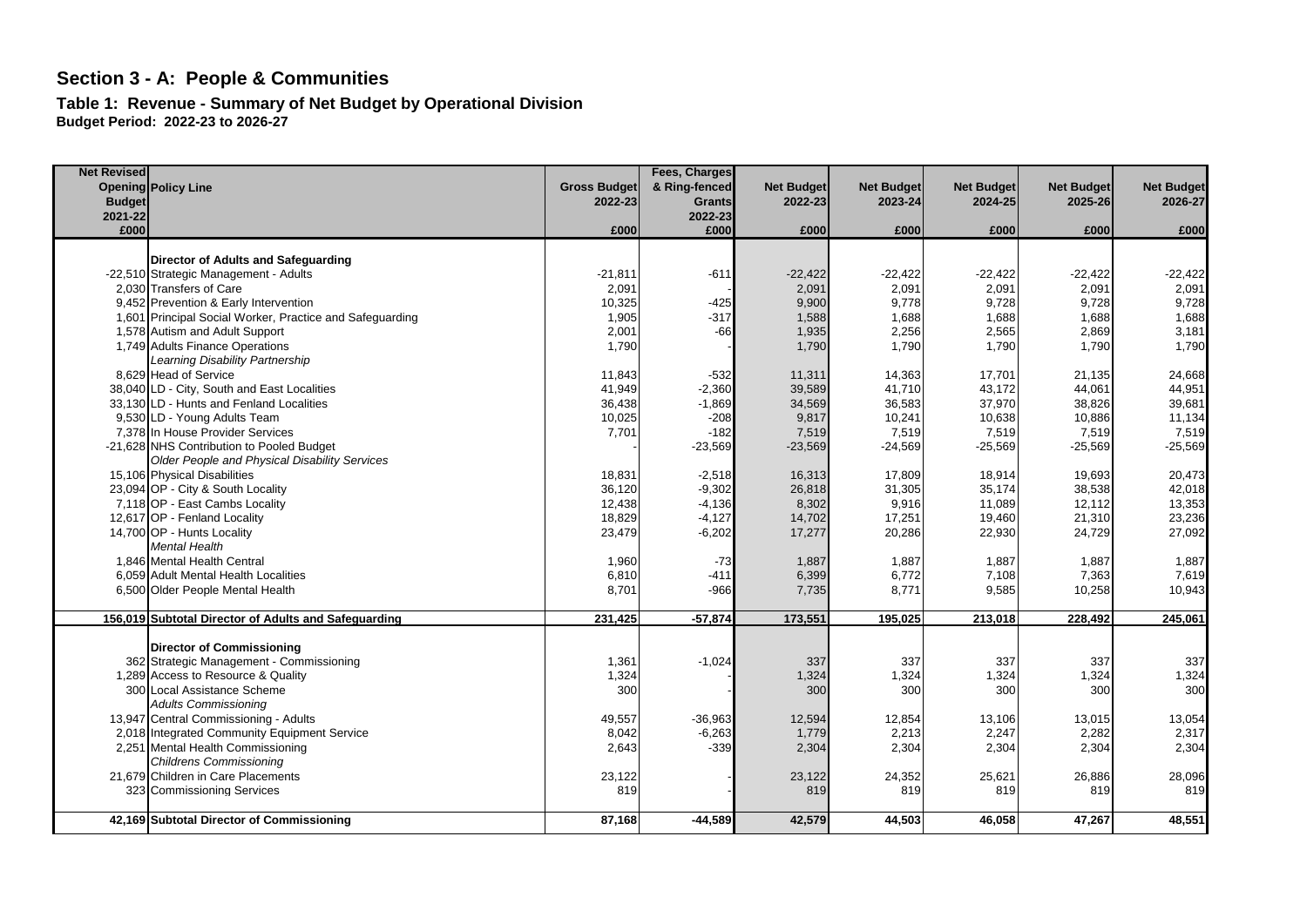**Table 1: Revenue - Summary of Net Budget by Operational Division Budget Period: 2022-23 to 2026-27**

| <b>Net Revised</b> |                                                         |                     | Fees, Charges |                   |                   |                   |                   |                   |
|--------------------|---------------------------------------------------------|---------------------|---------------|-------------------|-------------------|-------------------|-------------------|-------------------|
|                    | <b>Opening Policy Line</b>                              | <b>Gross Budget</b> | & Ring-fenced | <b>Net Budget</b> | <b>Net Budget</b> | <b>Net Budget</b> | <b>Net Budget</b> | <b>Net Budget</b> |
| <b>Budget</b>      |                                                         | 2022-23             | Grants        | 2022-23           | 2023-24           | 2024-25           | 2025-26           | 2026-27           |
| 2021-22            |                                                         |                     | 2022-23       |                   |                   |                   |                   |                   |
| £000               |                                                         | £000                | £000          | £000              | £000              | £000              | £000              | £000              |
|                    |                                                         |                     |               |                   |                   |                   |                   |                   |
|                    | <b>Director of Communities and Partnerships</b>         |                     |               |                   |                   |                   |                   |                   |
|                    | -21 Strategic Management - Communities and Partnerships | $-26$               | $-241$        | $-267$            | $-199$            | $-199$            | $-199$            | $-199$            |
|                    | 3,511 Public Library Services                           | 4,393               | $-821$        | 3,572             | 3,622             | 3,672             | 3,672             | 3,672             |
|                    | Cambridgeshire Skills                                   | 2,312               | $-2,312$      |                   |                   |                   |                   |                   |
|                    | 369 Archives                                            | 423                 | $-45$         | 378               | 378               | 378               | 378               | 378               |
|                    | 109 Cultural Services                                   | 354                 | $-242$        | 112               | 112               | 112               | 112               | 112               |
|                    | -635 Registration & Citizenship Services                | 1,033               | $-1,842$      | $-809$            | $-809$            | $-809$            | $-809$            | $-809$            |
|                    | 1,808 Coroners                                          | 2,858               | $-972$        | 1,886             | 1,887             | 1,893             | 1,964             | 2,040             |
|                    | 694 Trading Standards                                   | 708                 |               | 708               | 708               | 708               | 708               | 708               |
|                    | 918 Domestic Abuse and Sexual Violence Service          | 2,210               | $-1,354$      | 856               | 856               | 856               | 856               | 856               |
|                    | 470 Think Communities                                   | 527                 | $-27$         | 500               | 510               | 510               | 510               | 510               |
|                    | 382 Youth and Community Services                        | 579                 | $-187$        | 392               | 392               | 392               | 392               | 392               |
|                    |                                                         |                     |               |                   |                   |                   |                   |                   |
|                    | 7,605 Subtotal Director of Communities and Partnerships | 15,371              | $-8,043$      | 7.328             | 7,457             | 7,513             | 7,584             | 7,660             |
|                    |                                                         |                     |               |                   |                   |                   |                   |                   |
|                    | Director of Children & Safequarding                     |                     |               |                   |                   |                   |                   |                   |
|                    | 2,803 Strategic Management - Children & Safeguarding    | 2,955               | $-66$         | 2,889             | 2,889             | 2,889             | 2,889             | 2,889             |
|                    | 2,507 Safeguarding and Quality Assurance                | 2,958               | $-393$        | 2,565             | 2,815             | 2,815             | 2,815             | 2,815             |
|                    | 9,135 Fostering and Supervised Contact Services         | 10,095              | $-797$        | 9,298             | 9,298             | 9,298             | 9,298             | 9,298             |
|                    | 3,465 Corporate Parenting                               | 7,529               | $-4,339$      | 3,190             | 3,190             | 3,190             | 3,190             | 3,190             |
|                    | 4,184 Integrated Front Door                             | 4,560               | $-316$        | 4,244             | 4,244             | 4,244             | 4,244             | 4,244             |
|                    | 6,783 Children's Disability Service                     | 8,046               | $-471$        | 7,575             | 7,640             | 7,716             | 7,905             | 8,107             |
|                    | 21 Support to Parents                                   | 1,554               | $-1,377$      | 177               | 177               | 177               | 177               | 177               |
|                    | 5,588 Adoption                                          | 6,219               | $-637$        | 5,582             | 5,802             | 6,042             | 6,303             | 6,588             |
|                    | 2,050 Legal Proceedings                                 | 2,091               |               | 2,091             | 2,091             | 2,091             | 2,091             | 2,091             |
|                    | 1,028 Youth Offending Service                           | 2,623               | $-1,282$      | 1,341             | 1,341             | 1,341             | 1,341             | 1,341             |
|                    | <b>District Delivery Service</b>                        |                     |               |                   |                   |                   |                   |                   |
|                    | -108 Children's Centres Strategy                        | 61                  | $-170$        | $-109$            | 61                | 61                | 6 <sup>1</sup>    | 61                |
|                    | 943 Safequarding West                                   | 1,026               |               | 1,026             | 1,026             | 1,026             | 1,026             | 1,026             |
|                    | 4,831 Safeguarding East                                 | 4,966               | $-36$         | 4,930             | 4,930             | 4,930             | 4,930             | 4,930             |
|                    | 4,504 Early Help District Delivery Service - North      | 4,639               | $-19$         | 4,620             | 4,620             | 4,620             | 4,620             | 4,620             |
|                    | 4,572 Early Help District Delivery Service - South      | 5,022               | $-323$        | 4,699             | 4,699             | 4,699             | 4,699             | 4,699             |
|                    |                                                         |                     |               |                   |                   |                   |                   |                   |
|                    |                                                         |                     |               |                   |                   |                   |                   |                   |
|                    | 52,306 Subtotal Director of Children & Safeguarding     | 64,344              | $-10,226$     | 54,118            | 54,823            | 55,139            | 55,589            | 56,076            |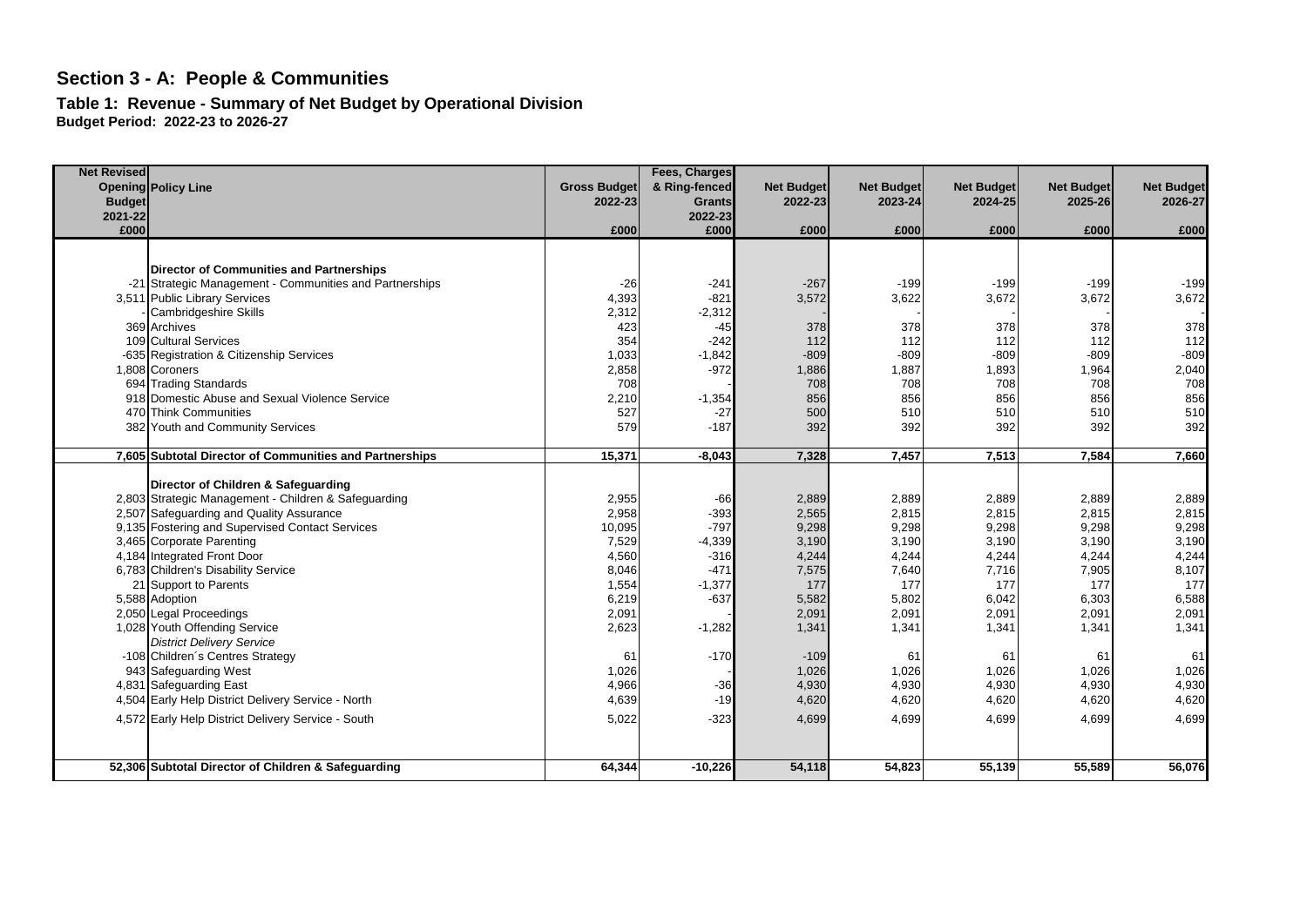**Table 1: Revenue - Summary of Net Budget by Operational Division Budget Period: 2022-23 to 2026-27**

| <b>Net Revised</b> |                                                   |                     | Fees, Charges |                   |                   |                   |                   |                   |
|--------------------|---------------------------------------------------|---------------------|---------------|-------------------|-------------------|-------------------|-------------------|-------------------|
|                    | <b>Opening Policy Line</b>                        | <b>Gross Budget</b> | & Ring-fenced | <b>Net Budget</b> | <b>Net Budget</b> | <b>Net Budget</b> | <b>Net Budget</b> | <b>Net Budget</b> |
| <b>Budget</b>      |                                                   | 2022-23             | <b>Grants</b> | 2022-23           | 2023-24           | 2024-25           | 2025-26           | 2026-27           |
| 2021-22            |                                                   |                     | 2022-23       |                   |                   |                   |                   |                   |
| £000               |                                                   | £000                | £000          | £000              | £000              | £000              | £000              | £000              |
|                    |                                                   |                     |               |                   |                   |                   |                   |                   |
|                    |                                                   |                     |               |                   |                   |                   |                   |                   |
|                    | <b>Director of Education</b>                      |                     |               |                   |                   |                   |                   |                   |
|                    | 884 Strategic Management - Education              | 1,661               | $-751$        | 910               | 910               | 910               | 910               | 910               |
|                    | 2,330 Early Years Service                         | 2,878               | $-504$        | 2,374             | 2,374             | 2,374             | 2,374             | 2,374             |
|                    | 1,002 School Improvement Service                  | 1,776               | $-741$        | 1,035             | 1,050             | 1,050             | 1,050             | 1,050             |
|                    | 574 Schools Partnership Service                   | 1,922               | $-1,373$      | 549               | 549               | 549               | 549               | 549               |
|                    | -77 Outdoor Education (includes Grafham Water)    | 2,078               | $-2,155$      | $-77$             | $-77$             | $-77$             | $-77$             | $-77$             |
|                    | Cambridgeshire Music                              | 1,625               | $-1,625$      |                   |                   |                   |                   |                   |
|                    | -200 ICT Service (Education)                      | 1,886               | $-2,086$      | $-200$            | $-200$            | $-200$            | $-200$            | $-200$            |
|                    | 3,728 Redundancy & Teachers Pensions              | 3,717               |               | 3,717             | 3,717             | 3,717             | 3,717             | 3,717             |
|                    | SEND Specialist Services (0 - 25 years)           |                     |               |                   |                   |                   |                   |                   |
|                    | 10,846 SEND Specialist Services                   | 11,594              | $-81$         | 11,513            | 11,520            | 11,520            | 11,520            | 11,520            |
|                    | 34,847 Funding to Special Schools and Units       | 34,846              |               | 34,846            | 34,846            | 34,846            | 34,846            | 34,846            |
|                    | 28,846 High Needs Top Up Funding                  | 28,846              |               | 28,846            | 28,846            | 28,846            | 28,846            | 28,846            |
|                    | 13,846 SEN Placements                             | 14,801              | $-955$        | 13,846            | 13,846            | 13,846            | 13,846            | 13,846            |
|                    | 3.834 Out of School Tuition                       | 3,834               |               | 3,834             | 3,834             | 3,834             | 3,834             | 3,834             |
|                    | 6,606 Alternative Provision and Inclusion         | 6,667               | $-60$         | 6,607             | 6,607             | 6,607             | 6,607             | 6,607             |
|                    | -11.245 SEND Financing - DSG                      | $-11,245$           |               | $-11,245$         | $-11,245$         | $-11,245$         | $-11,245$         | $-11,245$         |
|                    | 0-19 Place Planning & Organisation Service        |                     |               |                   |                   |                   |                   |                   |
|                    | 3,106 0-19 Organisation & Planning                | 4,066               | $-934$        | 3,132             | 3,132             | 3,132             | 3,132             | 3,132             |
|                    | 179 Education Capital                             | 186                 | -5            | 181               | 181               | 181               | 181               | 181               |
|                    | 14,868 Home to School Transport - Special         | 16,990              | $-114$        | 16,876            | 18,642            | 20,957            | 23,986            | 27,431            |
|                    | 1,589 Children in Care Transport                  | 1,628               |               | 1,628             | 1,628             | 1,628             | 1,628             | 1,628             |
|                    | 10,111 Home to School Transport - Mainstream      | 10,422              | 206           | 10,628            | 10,688            | 10,751            | 10,817            | 10,886            |
|                    |                                                   |                     |               |                   |                   |                   |                   |                   |
|                    | 125,674 Subtotal Director of Education            | 140,178             | $-11,178$     | 129,000           | 130,848           | 133,226           | 136,321           | 139,835           |
|                    | <b>Executive Director</b>                         |                     |               |                   |                   |                   |                   |                   |
|                    | 1,795 Executive Director                          | 1,192               | $-271$        | 921               | 1,944             | 2,676             | 2,676             | 2,676             |
|                    | 1,266 P&C Lost Sales, Fees & Charges Compensation |                     | 179           | 179               |                   |                   |                   |                   |
|                    | 20 Central Financing                              | 20                  |               | 20                | 20                | 20                | 20                | 20                |
|                    | 3.081 Subtotal Executive Director                 |                     | $-92$         |                   |                   |                   |                   |                   |
|                    |                                                   | 1,212               |               | 1,120             | 1,964             | 2,696             | 2,696             | 2,696             |
|                    | -89,773 DSG Adjustment                            |                     | $-89,773$     | $-89,773$         | $-89,773$         | $-89,773$         | $-89,773$         | $-89,773$         |
|                    |                                                   |                     |               |                   |                   |                   |                   |                   |
|                    | <b>Future Years</b>                               |                     |               |                   |                   |                   |                   |                   |
|                    | Inflation                                         |                     |               |                   | 4,952             | 10,901            | 16,912            | 22,987            |
|                    | Savings                                           |                     |               |                   |                   |                   |                   |                   |
|                    | 297,081 P&C BUDGET TOTAL                          | 539,698             | $-221,775$    | 317,923           | 349,799           | 378,778           | 405,088           | 433,093           |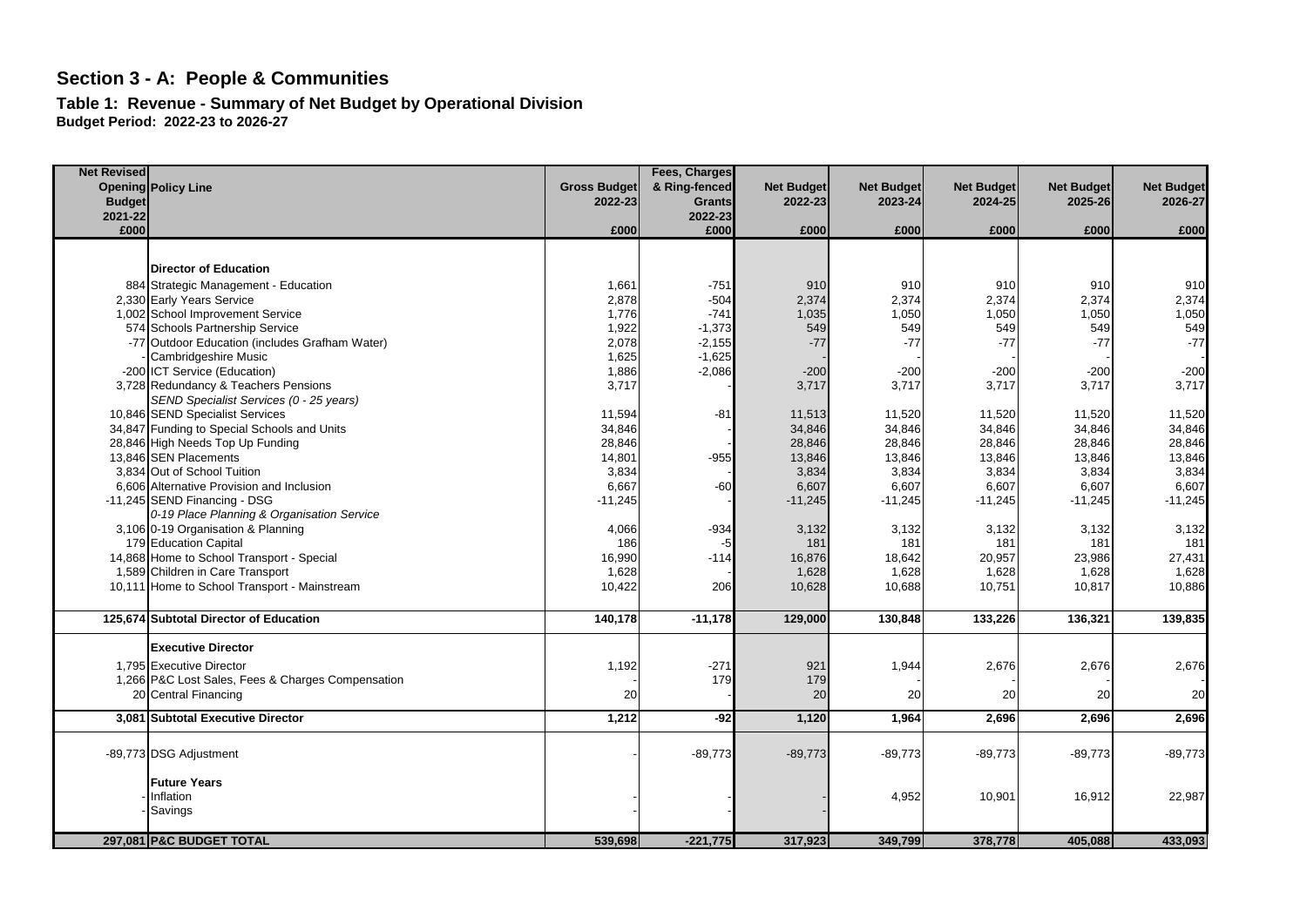#### Table 2: Revenue - Net Budget Changes by Operational Division **Budget Period: 2022-23** Check

|                                                     | <b>Net Revised</b> | Demography &<br><b>Net Inflation</b><br>Opening |        |                  |                    | <b>Savings &amp;</b>                |                   |
|-----------------------------------------------------|--------------------|-------------------------------------------------|--------|------------------|--------------------|-------------------------------------|-------------------|
| <b>Policy Line</b>                                  | <b>Budget</b>      |                                                 | Demand | <b>Pressures</b> | <b>Investments</b> | <b>Income</b><br><b>Adjustments</b> | <b>Net Budget</b> |
|                                                     | £000               | £000                                            | £000   | £000             | £000               | £000                                | £000              |
|                                                     |                    |                                                 |        |                  |                    |                                     |                   |
| Director of Adults and Safequarding                 |                    |                                                 |        |                  |                    |                                     |                   |
| Strategic Management - Adults                       | $-22,510$          | 86                                              |        | 22               |                    | $-20$                               | $-22,422$         |
| <b>Transfers of Care</b>                            | 2,030              | 42                                              |        | 19               |                    |                                     | 2,091             |
| Prevention & Early Intervention                     | 9,452              | 205                                             |        | 72               | 181                | $-10$                               | 9,900             |
| Principal Social Worker, Practice and Safeguarding  | 1,601              | 25                                              |        | 82               | $-120$             |                                     | 1,588             |
| Autism and Adult Support                            | 1,578              | 15                                              | 285    | 57               |                    |                                     | 1,935             |
| <b>Adults Finance Operations</b>                    | 1,749              | 35                                              |        |                  |                    |                                     | 1,790             |
| Learning Disability Partnership                     |                    |                                                 |        |                  |                    |                                     |                   |
| <b>Head of Service</b>                              | 8,629              | 106                                             | 2,722  | 399              |                    | $-545$                              | 11,311            |
| LD - City, South and East Localities                | 38,040             | 107                                             |        | 1,244            | 198                |                                     | 39,589            |
| LD - Hunts and Fenland Localities                   | 33,130             | 65                                              |        | 1,191            | 183                |                                     | 34,569            |
| LD - Young Adults Team                              | 9,530              | 33                                              |        | 357              | 51                 | $-154$                              | 9,817             |
| In House Provider Services                          | 7,378              | 109                                             |        | 32               |                    |                                     | 7,519             |
| NHS Contribution to Pooled Budget                   | $-21,628$          | $-117$                                          |        |                  |                    | $-1,824$                            | $-23,569$         |
| Older People and Physical Disability Services       |                    |                                                 |        |                  |                    |                                     |                   |
| <b>Physical Disabilities</b>                        | 15,106             | 51                                              | 722    | 463              | 78                 | $-107$                              | 16,313            |
| OP - City & South Locality                          | 23,094             | 488                                             | 2,140  | 1,480            | 136                | $-520$                              | 26,818            |
| OP - East Cambs Locality                            | 7,118              | 155                                             | 748    | 515              | 67                 | $-301$                              | 8,302             |
| OP - Fenland Locality                               | 12,617             | 283                                             | 1,116  | 883              | 103                | $-300$                              | 14,702            |
| OP - Hunts Locality                                 | 14,700             | 296                                             | 1,458  | 973              | 100                | $-250$                              | 17,277            |
|                                                     |                    |                                                 |        |                  |                    |                                     |                   |
| <b>Mental Health</b>                                |                    |                                                 |        |                  |                    |                                     |                   |
| <b>Mental Health Central</b>                        | 1,846              | 37                                              |        |                  |                    |                                     | 1,887             |
| <b>Adult Mental Health Localities</b>               | 6,059              | 21                                              | 220    | 119              | 28                 | -48                                 | 6,399             |
| Older People Mental Health                          | 6,500              | 162                                             | 592    | 454              | 39                 | $-12$                               | 7,735             |
| <b>Subtotal Director of Adults and Safeguarding</b> | 156,019            | 2,204                                           | 10,003 | 8,372            | 1,048              | $-4,095$                            | 173,551           |
| <b>Director of Commissioning</b>                    |                    |                                                 |        |                  |                    |                                     |                   |
| Strategic Management - Commissioning                | 362                | $-26$                                           |        |                  |                    |                                     | 337               |
| Access to Resource & Quality                        | 1,289              | 25                                              |        | 10               |                    |                                     | 1,324             |
| Local Assistance Scheme                             | 300                |                                                 |        |                  |                    |                                     | 300               |
| <b>Adults Commissioning</b>                         |                    |                                                 |        |                  |                    |                                     |                   |
| Central Commissioning - Adults                      | 13,947             | 248                                             |        | 110              | 453                | $-2,164$                            | 12,594            |
|                                                     |                    |                                                 |        |                  |                    |                                     |                   |
| <b>Integrated Community Equipment Service</b>       | 2,018              | 5                                               | 33     |                  |                    | $-276$                              | 1,779             |
| <b>Mental Health Commissioning</b>                  | 2,251              | 32                                              |        | 21               |                    |                                     | 2,304             |
| <b>Childrens Commissioning</b>                      |                    |                                                 |        |                  |                    |                                     |                   |
| Children in Care Placements                         | 21,679             | 843                                             | 1,200  |                  |                    | $-600$                              | 23,122            |
| <b>Commissioning Services</b>                       | 323                |                                                 |        | 496              |                    |                                     | 819               |
| <b>Subtotal Director of Commissioning</b>           | 42,169             | 1,127                                           | 1,233  | 638              | 453                | $-3,040$                            | 42,579            |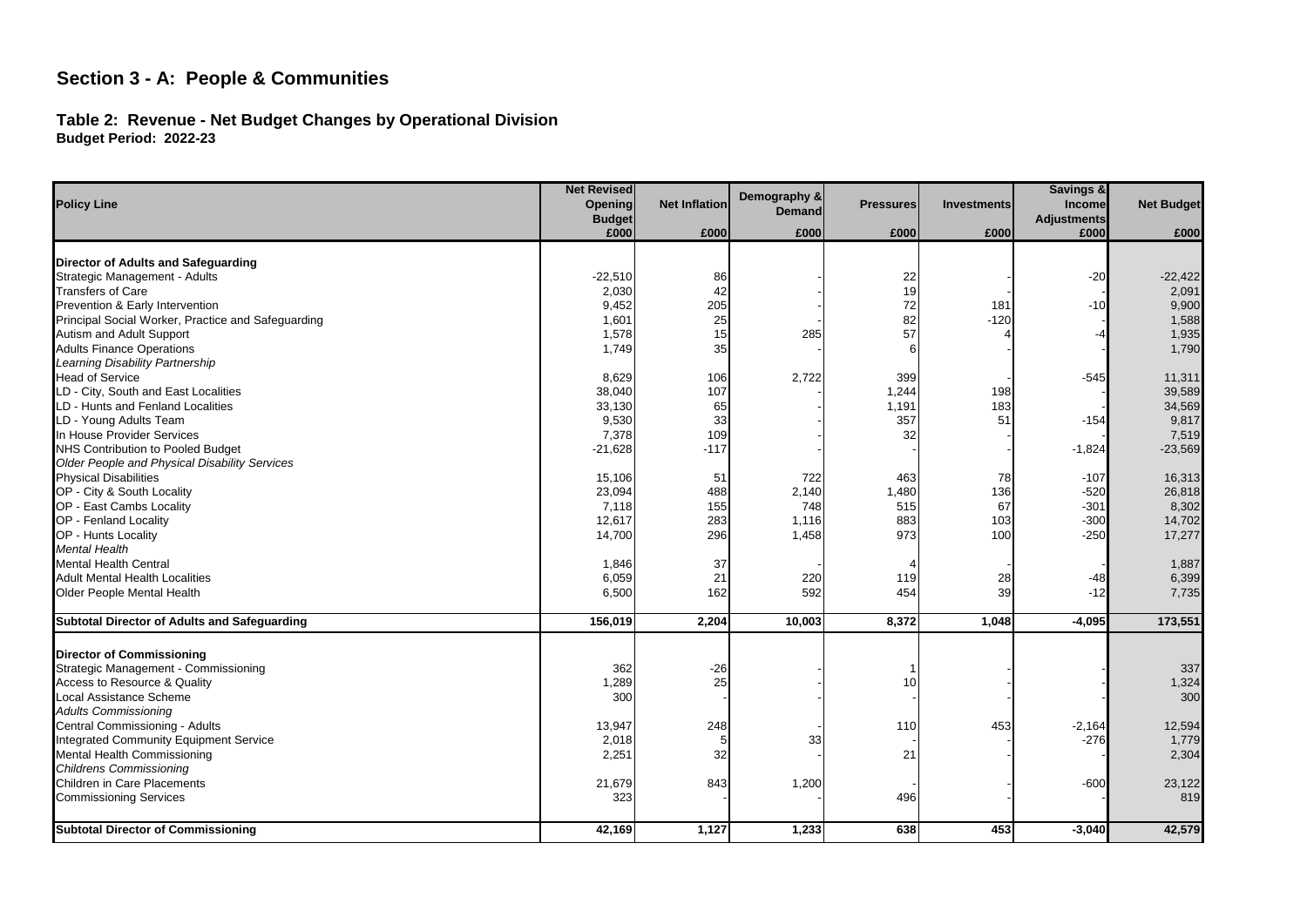#### Table 2: Revenue - Net Budget Changes by Operational Division **Budget Period: 2022-23** Check

|                                                          | <b>Net Revised</b>    |                      |                        |                  |                    | Savings &                  |                   |
|----------------------------------------------------------|-----------------------|----------------------|------------------------|------------------|--------------------|----------------------------|-------------------|
| <b>Policy Line</b>                                       | Opening               | <b>Net Inflation</b> | Demography &<br>Demand | <b>Pressures</b> | <b>Investments</b> | Income                     | <b>Net Budget</b> |
|                                                          | <b>Budget</b><br>£000 | £000                 | £000                   | £000             | £000               | <b>Adjustments</b><br>£000 | £000              |
|                                                          |                       |                      |                        |                  |                    |                            |                   |
| Director of Communities and Partnerships                 |                       |                      |                        |                  |                    |                            |                   |
| Strategic Management - Communities and Partnerships      | $-21$                 |                      |                        |                  |                    | $-250$                     | $-267$            |
| <b>Public Library Services</b>                           | 3,511                 | 45                   |                        | 16               |                    |                            | 3,572             |
| <b>Cambridgeshire Skills</b>                             |                       |                      |                        |                  |                    |                            |                   |
| Archives                                                 | 369                   |                      |                        |                  |                    |                            | 378               |
| <b>Cultural Services</b>                                 | 109                   |                      |                        |                  |                    |                            | 112               |
| Registration & Citizenship Services                      | $-635$                | 20                   |                        | 6                |                    | $-200$                     | $-809$            |
| Coroners                                                 | 1,808                 | 11                   | 57                     | 10               |                    |                            | 1,886             |
| <b>Trading Standards</b>                                 | 694                   | 14                   |                        |                  |                    |                            | 708               |
| Domestic Abuse and Sexual Violence Service               | 918                   |                      | $-74$                  |                  |                    |                            | 856               |
| <b>Think Communities</b>                                 | 470                   | 21                   |                        |                  |                    |                            | 500               |
| Youth and Community Services                             | 382                   |                      |                        | 3                |                    |                            | 392               |
|                                                          |                       |                      |                        |                  |                    |                            |                   |
| <b>Subtotal Director of Communities and Partnerships</b> | 7,605                 | 138                  | $-17$                  | 52               |                    | $-450$                     | 7,328             |
| Director of Children & Safeguarding                      |                       |                      |                        |                  |                    |                            |                   |
| Strategic Management - Children & Safeguarding           | 2,803                 | 64                   |                        |                  |                    |                            |                   |
| Safeguarding and Quality Assurance                       | 2,507                 | 40                   |                        | 22<br>18         |                    |                            | 2,889<br>2,565    |
| Fostering and Supervised Contact Services                | 9,135                 | 169                  |                        | 29               |                    |                            | 9,298             |
| <b>Corporate Parenting</b>                               | 3,465                 | 52                   |                        | 23               |                    | -35<br>$-350$              | 3,190             |
| Integrated Front Door                                    | 4,184                 | 42                   |                        | 18               |                    |                            | 4,244             |
| <b>Children's Disability Service</b>                     | 6,783                 | 55                   | 154                    | 583              |                    |                            | 7,575             |
| Support to Parents                                       | 21                    | 5                    |                        |                  |                    | 150                        | 177               |
| Adoption                                                 | 5,588                 | 75                   | 159                    | 10               |                    | $-250$                     | 5,582             |
| Legal Proceedings                                        | 2,050                 | 41                   |                        |                  |                    |                            | 2,091             |
| Youth Offending Service                                  | 1,028                 | 34                   |                        | 11               | 268                |                            | 1,341             |
| <b>District Delivery Service</b>                         |                       |                      |                        |                  |                    |                            |                   |
| Children's Centres Strategy                              | $-108$                |                      |                        |                  |                    |                            | $-109$            |
| Safeguarding West                                        | 943                   | 58                   |                        | 25               |                    |                            | 1,026             |
| <b>Safeguarding East</b>                                 | 4,831                 | 69                   |                        | 30               |                    |                            | 4,930             |
| Early Help District Delivery Service - North             | 4,504                 | 87                   |                        | 29               |                    |                            | 4,620             |
| Early Help District Delivery Service - South             | 4,572                 | 94                   |                        | 33               |                    |                            | 4,699             |
|                                                          |                       |                      |                        |                  |                    |                            |                   |
| Subtotal Director of Children & Safeguarding             | 52,306                | 885                  | 313                    | 832              | 268                | $-485$                     | 54,118            |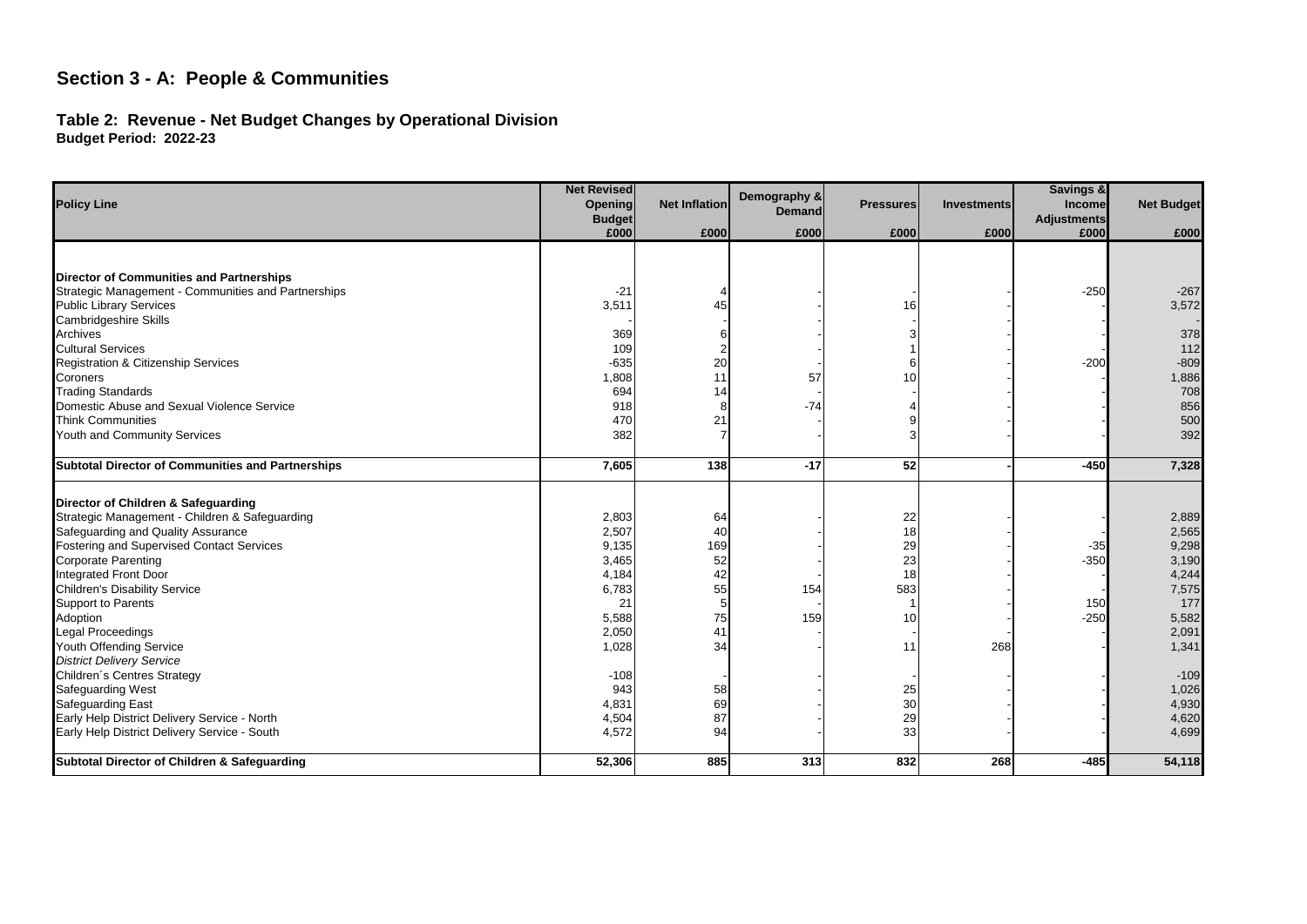#### Table 2: Revenue - Net Budget Changes by Operational Division **Budget Period: 2022-23** Check

|                                                    | <b>Net Revised</b>              |                      | Demography & |                  |                    | Savings &                    |                   |
|----------------------------------------------------|---------------------------------|----------------------|--------------|------------------|--------------------|------------------------------|-------------------|
| <b>Policy Line</b>                                 | <b>Opening</b><br><b>Budget</b> | <b>Net Inflation</b> | Demand       | <b>Pressures</b> | <b>Investments</b> | Income<br><b>Adjustments</b> | <b>Net Budget</b> |
|                                                    | £000                            | £000                 | £000         | £000             | £000               | £000                         | £000              |
|                                                    |                                 |                      |              |                  |                    |                              |                   |
| <b>Director of Education</b>                       |                                 |                      |              |                  |                    |                              |                   |
| Strategic Management - Education                   | 884                             | 19                   |              | 7                |                    |                              | 910               |
| <b>Early Years Service</b>                         | 2,330                           | 30                   |              | 14               |                    |                              | 2,374             |
| School Improvement Service                         | 1,002                           | 21                   |              | 12               |                    |                              | 1,035             |
| Schools Partnership Service                        | 574                             | 18                   |              |                  |                    | $-50$                        | 549               |
| Outdoor Education (includes Grafham Water)         | $-77$                           |                      |              |                  |                    |                              | $-77$             |
| Cambridgeshire Music                               |                                 |                      |              |                  |                    |                              |                   |
| ICT Service (Education)                            | $-200$                          |                      |              |                  |                    |                              | $-200$            |
| Redundancy & Teachers Pensions                     | 3,728                           | $-10$                |              |                  |                    |                              | 3,717             |
| SEND Specialist Services (0 - 25 years)            |                                 |                      |              |                  |                    |                              |                   |
| <b>SEND Specialist Services</b>                    | 10,846                          | 72                   |              | 595              |                    |                              | 11,513            |
| Funding to Special Schools and Units               | 34,847                          |                      |              |                  |                    |                              | 34,846            |
| High Needs Top Up Funding                          | 28,846                          |                      |              |                  |                    |                              | 28,846            |
| <b>SEN Placements</b>                              | 13,846                          |                      |              |                  |                    |                              | 13,846            |
| Out of School Tuition                              | 3,834                           |                      |              |                  |                    |                              | 3,834             |
| Alternative Provision and Inclusion                | 6,606                           |                      |              |                  |                    |                              | 6,607             |
| <b>SEND Financing - DSG</b>                        | $-11,245$                       |                      |              |                  |                    |                              | $-11,245$         |
| 0-19 Place Planning & Organisation Service         |                                 |                      |              |                  |                    |                              |                   |
| 0-19 Organisation & Planning                       | 3,106                           | 17                   |              |                  |                    |                              | 3,132             |
| <b>Education Capital</b>                           | 179                             |                      |              |                  |                    |                              | 181               |
| Home to School Transport - Special                 | 14,868                          | 474                  | 1,912        |                  |                    | $-380$                       | 16,876            |
| Children in Care Transport                         | 1,589                           | 40                   |              |                  |                    |                              | 1,628             |
| Home to School Transport - Mainstream              | 10,111                          | 320                  | $-207$       |                  |                    | 403                          | 10,628            |
| <b>Subtotal Director of Education</b>              | 125,674                         | 1,003                | 1,705        | 647              |                    | $-27$                        | 129,000           |
|                                                    |                                 |                      |              |                  |                    |                              |                   |
| <b>Executive Director</b>                          |                                 |                      |              |                  |                    |                              |                   |
| <b>Executive Director</b>                          | 1,795                           | 15                   |              | $-889$           |                    |                              | 921               |
| P&C Lost Sales, Fees & Charges Compensation        | 1,266                           |                      |              |                  |                    | $-1,087$                     | 179               |
| <b>Central Financing</b>                           | 20                              |                      |              |                  |                    |                              | 20                |
| <b>Subtotal Executive Director</b>                 | 3,081                           | 15                   |              | $-889$           |                    | $-1,087$                     | 1,120             |
|                                                    |                                 |                      |              |                  |                    |                              |                   |
|                                                    |                                 |                      |              |                  |                    |                              |                   |
| <b>DSG Adjustment</b>                              | $-89,773$                       |                      |              |                  |                    |                              | $-89,773$         |
| Public Health Ring-fenced Grant and Fees & Charges |                                 |                      |              |                  |                    |                              |                   |
| <b>P&amp;C BUDGET TOTAL</b>                        | 297,081                         | 5,372                | 13,237       | 9,652            | 1,769              | $-9,184$                     | 317,923           |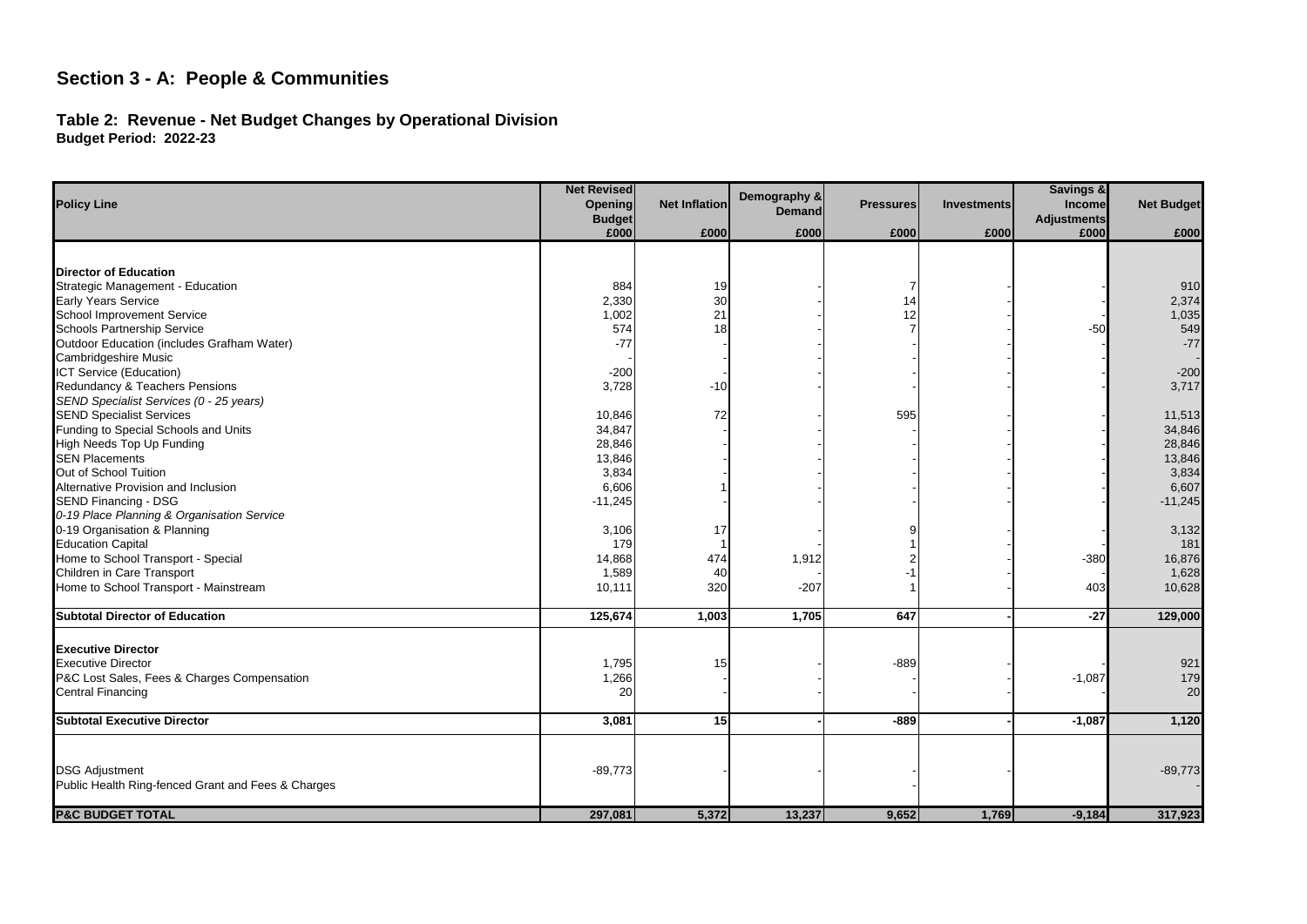#### **Table 3: Revenue - Overview**

**Budget Period: 2022-23 to 2026-27**

|           |                                                                               | <b>Detailed</b><br><b>Plans</b> |                 | <b>Outline Plans</b> |                 |         |                                                                                                                                                                                                                                                                                       |                  |
|-----------|-------------------------------------------------------------------------------|---------------------------------|-----------------|----------------------|-----------------|---------|---------------------------------------------------------------------------------------------------------------------------------------------------------------------------------------------------------------------------------------------------------------------------------------|------------------|
| Ref       | <b>Title</b>                                                                  | 2022-23<br>£000                 | 2023-24<br>£000 | 2024-25<br>£000      | 2025-26<br>£000 | £000    | 2026-27 Description                                                                                                                                                                                                                                                                   | <b>Committee</b> |
|           | <b>OPENING GROSS EXPENDITURE</b>                                              | 507,957                         | 539,696         | 573,259              | 603,720         | 630,518 |                                                                                                                                                                                                                                                                                       |                  |
|           | A/R.1.001 Permanent Virement - PVs                                            | 9,660                           |                 |                      |                 |         | <b>Permanent Virement - PVs</b>                                                                                                                                                                                                                                                       | A&H              |
|           | A/R.1.002   Budget prep adjustments ICT Service (Education) from<br>CS to P&C | $-200$                          |                 |                      |                 |         | - Budget prep adjustments ICT Service (Education) from CS to P&C                                                                                                                                                                                                                      | <b>A&amp;H</b>   |
|           | A/R.1.003 Base Adjustment - Centrally Managed DSG                             | $-751$                          |                 |                      |                 |         | Increase in High Needs Block Dedicated Schools Grant (DSG) baseline following increases in<br>funding and transfers from Schools Block in 2020/21.                                                                                                                                    | <b>C&amp;YP</b>  |
|           | A/R.1.020 Adults Rebaselining Demand                                          | $-5,750$                        |                 |                      |                 |         | We are seeing a net underspend on the Adults Social Care budget for 2021-22 as a result of the<br>devastating impact of COVID-19 on the people we support. This is reflected by a reduction in the<br>baseline budget.                                                                | H&A              |
| A/R.1.021 | Learning Disabilities Budget Rebaseline                                       | 2,500                           |                 |                      |                 |         | Budget rebaseline to account for increased demand caused by a rising complexity in service user<br>needs and latent demand linked to the Covid pandemic.                                                                                                                              | <b>JA&amp;H</b>  |
| 1.999     | <b>REVISED OPENING GROSS EXPENDITURE</b>                                      | 513,416                         | 539,696         | 573,259              | 603,720         | 630,518 |                                                                                                                                                                                                                                                                                       |                  |
|           | <b>INFLATION</b>                                                              |                                 |                 |                      |                 |         |                                                                                                                                                                                                                                                                                       |                  |
|           | A/R.2.001 Centrally funded inflation - Staff pay and employment<br>costs      | 1.774                           | 1.809           | 1.841                | 1.873           |         | 1,906 Forecast pressure from inflation relating to pay and employment costs. 2% pay inflation has been<br>budgeted for years 1 and 2, with 1% for years 3-5.                                                                                                                          | CS&I, C&YP, A&H  |
|           | A/R.2.002 Centrally funded inflation - Care Providers                         | 1.866                           | 1,984           | 2.918                | 2,918           |         | 2.918 Forecast pressure from general inflation relating to care providers, particularly on residential and<br>nursing care for older people. Further pressure funding is provided below to enable the cost of the<br>rising minimum wage to be factored into rates paid to providers. | <b>A&amp;H</b>   |
|           | A/R.2.003 Centrally funded inflation - Children in Care placements            | 1,034                           | 742             | 760                  | 777             |         | 795 Net inflation across the relevant Children in Care budgets is currently forecast at 3.2%.                                                                                                                                                                                         | <b>C&amp;YP</b>  |
|           | A/R.2.004 Centrally funded inflation - Transport                              | 889                             | 608             | 621                  | 634             |         | 647 Forecast pressure for inflation relating to transport. This is estimated at 3.1%.                                                                                                                                                                                                 | <b>C&amp;YP</b>  |
|           | A/R.2.005 Centrally funded inflation - Miscellaneous other budgets            | 279                             | 285             | 291                  | 297             |         | 303 Forecast pressure from inflation relating to miscellaneous other budgets, on average this is<br>calculated at 0.1% increase.                                                                                                                                                      | CS&I, C&YP, A&H  |
| 2.999     | <b>Subtotal Inflation</b>                                                     | 5,842                           | 5,428           | 6,431                | 6,499           | 6,569   |                                                                                                                                                                                                                                                                                       |                  |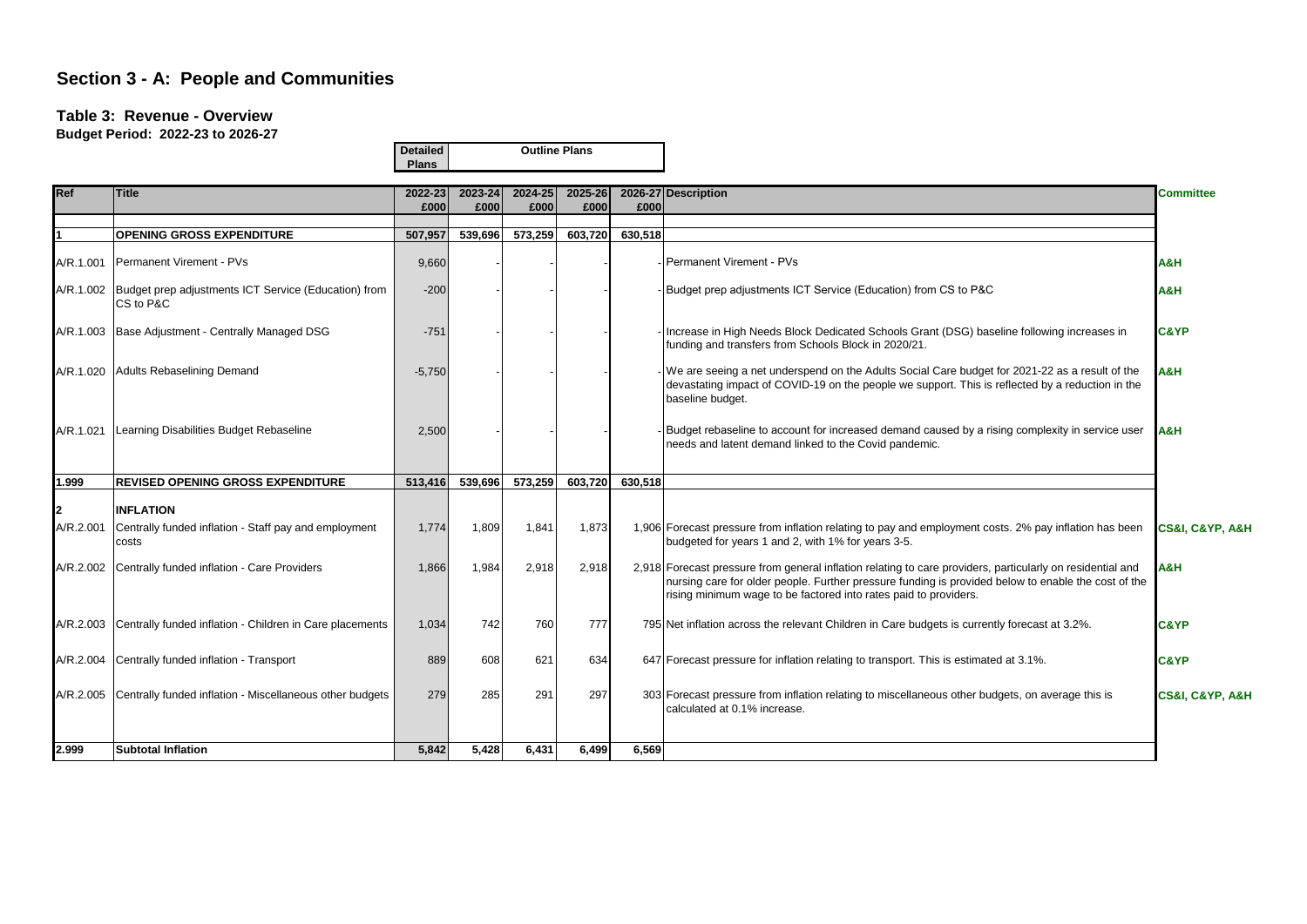#### **Table 3: Revenue - Overview**

|             |                                                                        | <b>Detailed</b><br><b>Plans</b> |                 | <b>Outline Plans</b> |                 |      |                                                                                                                                                                                                                                                                                                                                                                                                                                                                                                                                                                                                                                                                                                                                                           |                  |
|-------------|------------------------------------------------------------------------|---------------------------------|-----------------|----------------------|-----------------|------|-----------------------------------------------------------------------------------------------------------------------------------------------------------------------------------------------------------------------------------------------------------------------------------------------------------------------------------------------------------------------------------------------------------------------------------------------------------------------------------------------------------------------------------------------------------------------------------------------------------------------------------------------------------------------------------------------------------------------------------------------------------|------------------|
| <b>IRef</b> | <b>Title</b>                                                           | 2022-23<br>£000                 | 2023-24<br>£000 | 2024-25<br>£000      | 2025-26<br>£000 | £000 | 2026-27 Description                                                                                                                                                                                                                                                                                                                                                                                                                                                                                                                                                                                                                                                                                                                                       | <b>Committee</b> |
|             | <b>DEMOGRAPHY AND DEMAND</b>                                           |                                 |                 |                      |                 |      |                                                                                                                                                                                                                                                                                                                                                                                                                                                                                                                                                                                                                                                                                                                                                           |                  |
| A/R.3.002   | Funding for additional Physical Disabilities demand                    | 722                             | 917             | 643                  | 543             |      | 543 Additional funding to ensure we meet the increased demand for care for people with physical<br>disabilities. The current pattern of activity and expenditure is modelled forward using population<br>forecasts and activity data and we estimate that numbers will increase by 6.7% each year. Account<br>is then taken of increasing complexity as a result of increasing need, in particular, more hours of<br>domiciliary care are being provided per person. This work has supported the case for additional<br>funding of £722k in 2022-23 to ensure we can continue to provide the care for people who need it.                                                                                                                                 | H&A              |
| A/R 3.003   | Additional funding for Autism and Adult Support demand                 | 285                             | 257             | 264                  | 272             |      | 280 Additional funding to ensure we meet the rising level of needs amongst people with autism and<br>other vulnerable people. It is expected that 36 people will enter this service in 2022/23. £35k has<br>been added to the demand amount for additional resource to support the increasing number of<br>referrals the team is seeing.                                                                                                                                                                                                                                                                                                                                                                                                                  | A&H              |
| A/R.3.004   | Additional funding for Learning Disability Partnership<br>(LDP) demand | 2,722                           | 3,244           | 3,338                | 3,434           |      | 3,533 Additional funding to ensure we meet the rising level of needs amongst people with learning<br>disabilities - We need to invest an additional £1,241k in 2022/23 to provide care for a projected 41<br>new service users (primarily young people) who outnumber the number of people leaving services.<br>We also need to invest £1,167k in the increasing needs of existing service users and the higher<br>complexity we are seeing in adults over age 25. A further £314k is neeed to cover the full year<br>effect of new service users joining the LDP in 2021/22. We're therefore allocating a total<br>of £2,722k as the council's share to this pooled budget to ensure we provide the right care for<br>people with learning disabilities. | A&H              |
| A/R.3.005   | Funding for Adult Mental Health Demand                                 | 220                             | 206             | 191                  | 192             |      | 193 Additional funding to ensure we meet the increased demand for care amongst working age adults<br>with mental health needs. The current pattern of activity and expenditure is modelled forward using<br>population forecasts and data relating to the prevalence of mental health needs, and we estimate<br>that numbers will increase by about 1.5% each year. Some account is taken of the recovery over<br>time of clients in receipt of section 117 aftercare and the additional demand this is placing on social<br>care funding streams. This work has supported the case for additional funding of £220k in 2022-23<br>to ensure we can continue to provide the care for people who need it.                                                   | <b>A&amp;H</b>   |
|             | A/R.3.006 Additional funding for Older People demand                   | 5,462                           | 6,420           | 6,527                | 6,259           |      | 6,299 Additional funding to ensure we meet the increased demand for care amongst older people,<br>providing care at home as well as residential and nursing placements. Population growth in<br>Cambridgeshire and the fact that people are living longer results in steeply increasing numbers of<br>older people requiring care. We estimate that numbers will increase by around 5.6% each year.<br>Account is then taken of increasing complexity of cases coming through the service. This work<br>has supported the case for additional funding of £5,462k in 2022-23 to ensure we can continue to<br>provide the care for people who need it.                                                                                                      | A&H              |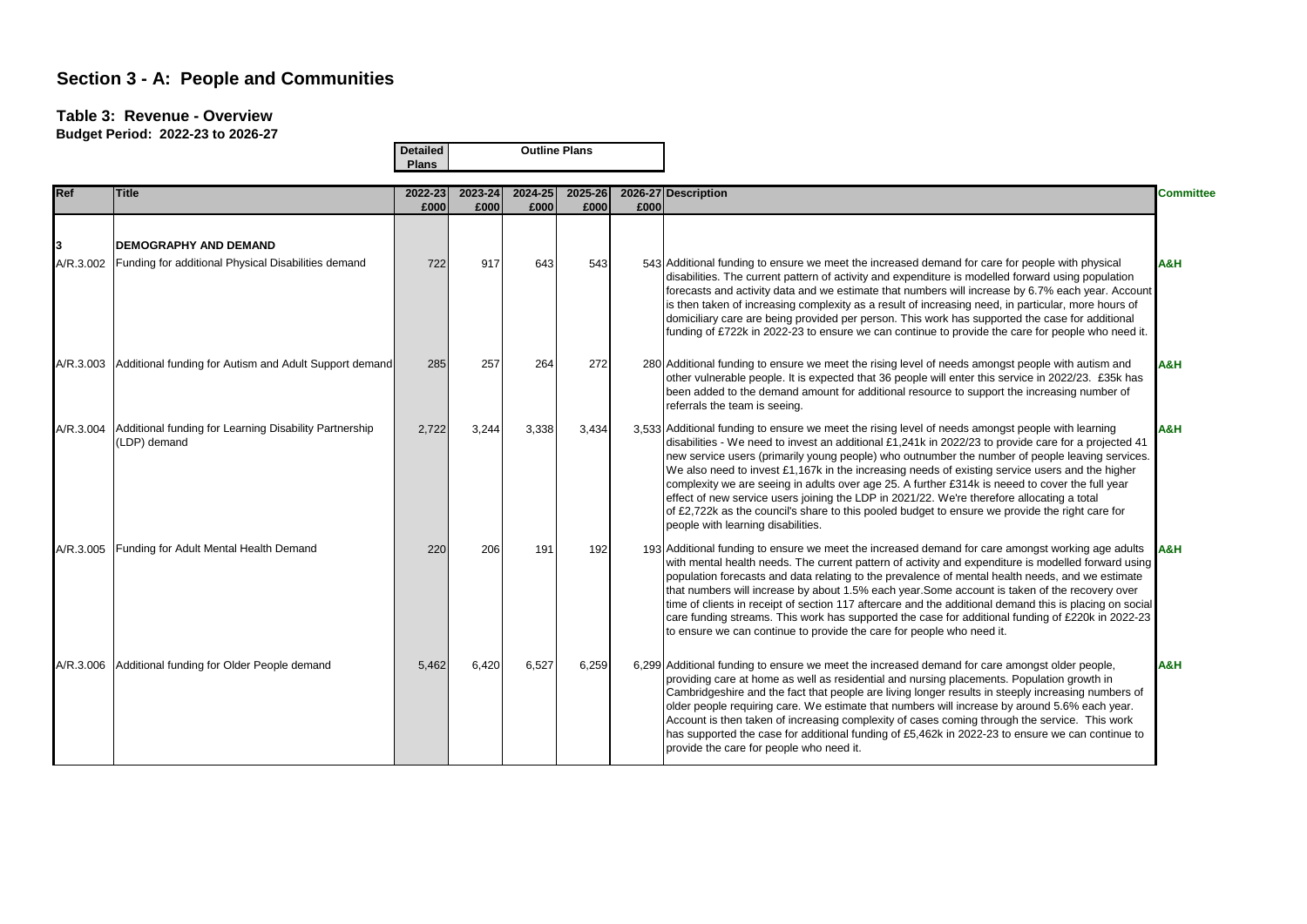### **Table 3: Revenue - Overview**

|            |                                                                    | <b>Detailed</b> |                 |                 | <b>Outline Plans</b> |      |                                                                                                                                                                                                                                                                                                                                                                                                                                                                                                                                                                                                                                                                                                                                                                                                     |                  |
|------------|--------------------------------------------------------------------|-----------------|-----------------|-----------------|----------------------|------|-----------------------------------------------------------------------------------------------------------------------------------------------------------------------------------------------------------------------------------------------------------------------------------------------------------------------------------------------------------------------------------------------------------------------------------------------------------------------------------------------------------------------------------------------------------------------------------------------------------------------------------------------------------------------------------------------------------------------------------------------------------------------------------------------------|------------------|
|            |                                                                    | <b>Plans</b>    |                 |                 |                      |      |                                                                                                                                                                                                                                                                                                                                                                                                                                                                                                                                                                                                                                                                                                                                                                                                     |                  |
| <b>Ref</b> | <b>Title</b>                                                       | 2022-23<br>£000 | 2023-24<br>£000 | 2024-25<br>£000 | 2025-26<br>£000      | £000 | 2026-27 Description                                                                                                                                                                                                                                                                                                                                                                                                                                                                                                                                                                                                                                                                                                                                                                                 | <b>Committee</b> |
| A/R.3.007  | Funding for Older People Mental Health Demand                      | 592             | 461             | 401             | 372                  |      | 384 Additional funding to ensure we meet the increased demand for care amongst older people with<br>mental health needs, providing care at home as well as residential and nursing placements. The<br>current pattern of activity and expenditure is modelled forward using population forecasts to<br>estimate the additional budget requirement for each age group and type of care. We estimate that<br>numbers will increase by about 3.3% each year. Some account is then taken of the recovery over<br>time of clients in receipt of section 117 aftercare and the additional demand this is placing on social<br>care funding streams. This work has supported the case for additional funding of £592k in 2022-<br>23 to ensure we can continue to provide the care for people who need it. | <b>A&amp;H</b>   |
| A/R.3.008  | Home to school transport mainstream                                | 57              | 60              | 63              | 66                   | 69   | Additional funding required to provide home to school transport for pupils attending mainstream<br>schools. This additional funding is required due to the anticipated 2.8% increase in the number<br>of pupils attending Cambridgeshire's schools in 2021-22.                                                                                                                                                                                                                                                                                                                                                                                                                                                                                                                                      | C&YP             |
| A/R.3.010  | Funding for Home to School Special Transport demand                | 2,051           | 2,336           | 2,660           | 3,029                |      | 3,445 Additional funding required to provide transport to education provision for children and young<br>people with special educational needs (SEN). The additional funding is needed as there are<br>increasing numbers of children with SEN and there is a trend towards increasingly complex<br>needs, often requiring bespoke transport solutions.                                                                                                                                                                                                                                                                                                                                                                                                                                              | <b>C&amp;YP</b>  |
| A/R.3.011  | Funding for rising numbers and need of Children in<br>Care         | 1,200           | 1,230           | 1,269           | 1,265                |      | 1,210 Additional budget required to provide care for children who become looked after. Whilst children in C&YP<br>care numbers have begun to reduce in Cambridgeshire as a result of the implementation of<br>the Family Safeguarding model, at the same time we are experiencing an increase in the<br>complexity of need and therefore the cost of suitable placements. The additional investment will<br>ensure we can fully deliver our responsibilities as corporate parents and fund suitable foster,<br>residential or other supported accommodation placements for all children entering care.                                                                                                                                                                                              |                  |
| A/R.3.016  | Funding for additional Special Guardianship Orders<br>demand costs | 159             | 220             | 240             | 261                  |      | 285 Additional funding required to cover the cost of placing children with extended family and other<br>suitable guardians. For children who come into the care system we need to invest in guardianship<br>placements which provide stable, loving and permanent care for these children.                                                                                                                                                                                                                                                                                                                                                                                                                                                                                                          | <b>C&amp;YP</b>  |
| A/R.3.017  | Funding for additional demand for Community<br>Equipment           | 33              | 34              | 34              | 35                   |      | 35 Over the last five years, our social work strategy has been successful in supporting a higher<br>proportion of older people and people with disabilities to live at home (rather than requiring<br>residential care). Additional funding is required to maintain the proportion of service users<br>supported to live independently, through the provision of community equipment and home<br>adaptations. This requirement is important in the context of a rising population and the increasing<br>complexity of the needs of the people in question.                                                                                                                                                                                                                                          | A&H              |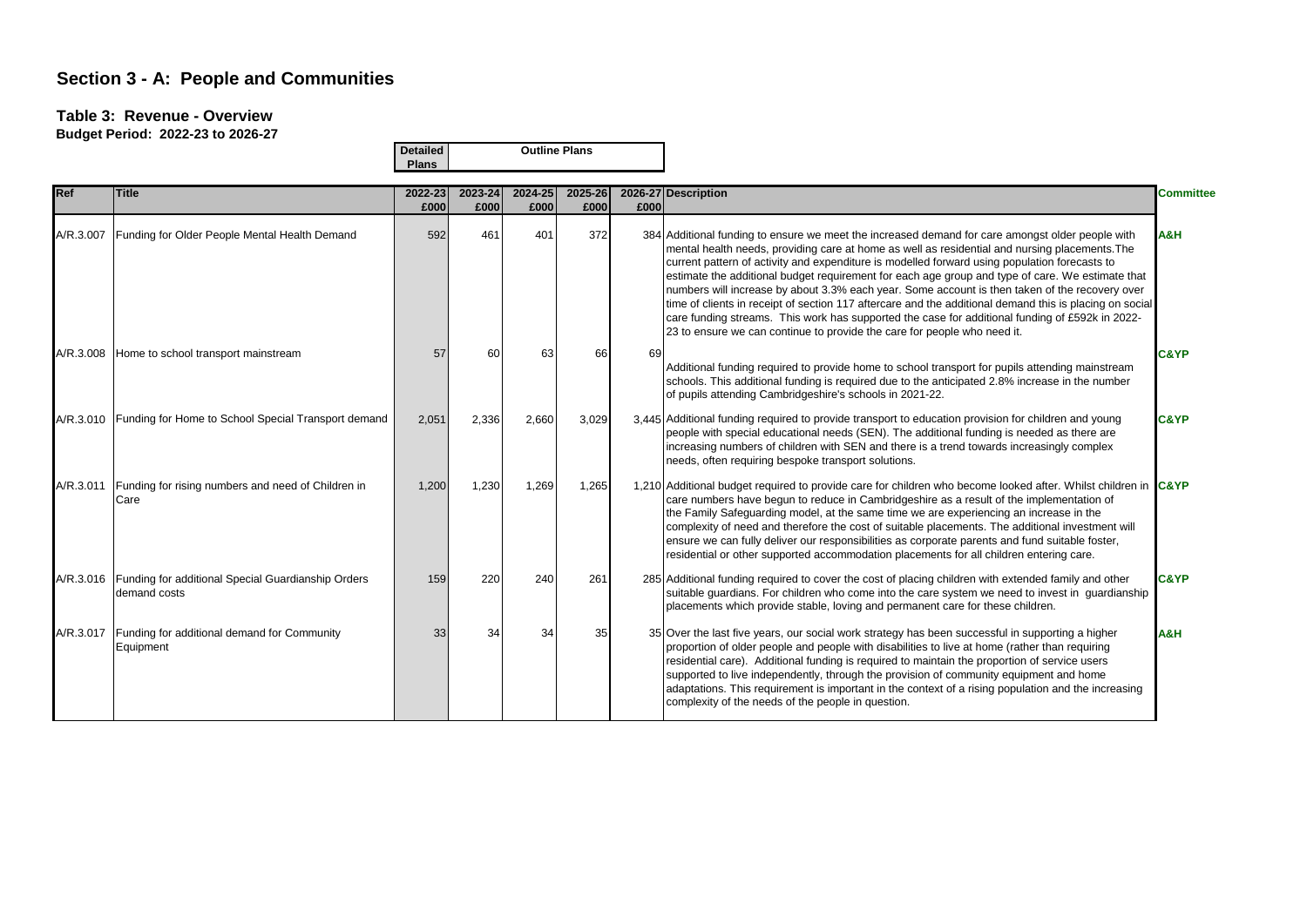#### **Table 3: Revenue - Overview**

|            |                                                                         | <b>Detailed</b> |                 |                 | <b>Outline Plans</b> |        |                                                                                                                                                                |                  |
|------------|-------------------------------------------------------------------------|-----------------|-----------------|-----------------|----------------------|--------|----------------------------------------------------------------------------------------------------------------------------------------------------------------|------------------|
|            |                                                                         | <b>Plans</b>    |                 |                 |                      |        |                                                                                                                                                                |                  |
| <b>Ref</b> | Title                                                                   | 2022-23<br>£000 | 2023-24<br>£000 | 2024-25<br>£000 | 2025-26<br>£000      | £000   | 2026-27 Description                                                                                                                                            | <b>Committee</b> |
|            | A/R.3.018 Coroner Service                                               | 57              | 61              | 66              |                      |        | 76 Demand for Coroner Services is expected to continue to rise due to the increasing population size, CS&I<br>and the ongoing impact of the Covid-19 pandemic. |                  |
|            | A/R.3.019 Children with Disabilities                                    | 154             | 165             | 176             | 189                  |        | 202 Additional funding required for the increase in care packages provided for children and young<br>people with disabilities under the age of 18 years.       | <b>C&amp;YP</b>  |
|            | A/R.3.023 COVID Impact - Home to School Transport Mainstream<br>Idemand | $-264$          |                 |                 |                      |        | - Reversal of funding to support additional costs up to the end of the summer term 2021.                                                                       | <b>C&amp;YP</b>  |
|            | A/R.3.024 COVID Impact - Home to School Transport Special<br>Idemand    | $-139$          |                 |                 |                      |        | - Reversal of additional funding to support special schools to continue to travel in bubbles up to the<br>end of the summer term 2021.                         | <b>IC&amp;YP</b> |
|            | A/R.3.025 COVID Impact - Domestic Abuse Service                         | $-74$           |                 |                 |                      |        | - Reversal of funding to support an increased demand for Domestic Abuse services during 2021/22. CS&I                                                          |                  |
| 3.999      | <b>Subtotal Demography and Demand</b>                                   | 13,237          | 15,611          | 15,872          | 15,988               | 16,554 |                                                                                                                                                                |                  |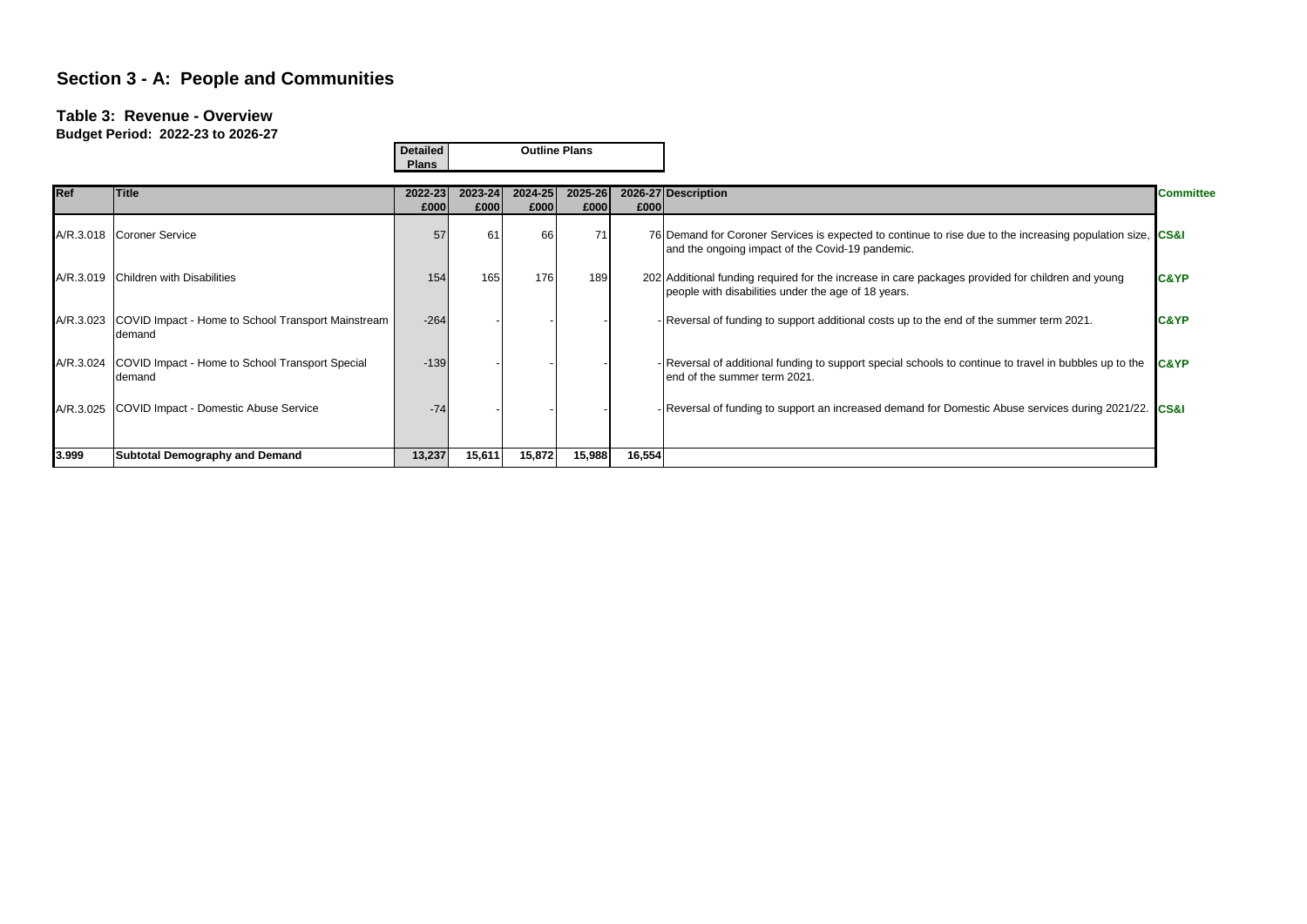#### **Table 3: Revenue - Overview**

|            |                                                                               | <b>Detailed</b> |         | <b>Outline Plans</b> |         |       |                                                                                                                                                                                                                                                                                                                                                                                                                                                                                        |                  |
|------------|-------------------------------------------------------------------------------|-----------------|---------|----------------------|---------|-------|----------------------------------------------------------------------------------------------------------------------------------------------------------------------------------------------------------------------------------------------------------------------------------------------------------------------------------------------------------------------------------------------------------------------------------------------------------------------------------------|------------------|
|            |                                                                               | <b>Plans</b>    |         |                      |         |       |                                                                                                                                                                                                                                                                                                                                                                                                                                                                                        |                  |
| <b>Ref</b> | <b>Title</b>                                                                  | 2022-23         | 2023-24 | 2024-25              | 2025-26 |       | 2026-27 Description                                                                                                                                                                                                                                                                                                                                                                                                                                                                    | <b>Committee</b> |
|            |                                                                               | £000            | £000    | £000                 | £000    | £000  |                                                                                                                                                                                                                                                                                                                                                                                                                                                                                        |                  |
|            | <b>PRESSURES</b>                                                              |                 |         |                      |         |       |                                                                                                                                                                                                                                                                                                                                                                                                                                                                                        |                  |
| A/R.4.009  | Impact of National Living Wage (NLW) on Adult Social<br><b>Care Contracts</b> | 7,172           | 7,565   | 4,833                | 4,833   |       | 4,833 Based on projections by the Office for Budget Responsibility, the NLW will rise 59p (6.6%) in<br>2022/23. This will have an impact on the cost of purchasing care from external providers.<br>Pressures in later years follow OBR estimates and assume a 6.7% increase in 2023/24, followed<br>by increases closer to 4%.                                                                                                                                                        | H&A              |
|            | A/R.4.014 Personal Protective Equipment                                       | $-900$          |         |                      |         |       | Temporary pressure funding was budgeted for in 2021/22 based on an expectation that the<br>Council would need to pay for the large amount of personal protective equipment it was using to<br>deliiver front-line services. Government funded PPE throughout 2021/22, however, and so this<br>funding was not used. If PPE continues to be required into 2022/23 we would expect the<br>government funding scheme to continue.                                                         | A&H, C&YP        |
|            | A/R.4.022 Dedicated Schools Grant Contribution to Combined<br><b>Budgets</b>  |                 | 1.000   | 732                  |         |       | Based on historic levels of spend, an element of the Dedicated Schools Grant (DSG) spend is<br>retained centrally and contributes to the overall funding for the LA. Schools Forum is required to<br>approve the spend on an annual basis and, following national changes, these historic<br>commitments/arrangements will unwind over time. This pressure reflects the reduction in the<br>contribution to combined budgets, which is subject to an annual decision by Schools Forum. | <b>C&amp;YP</b>  |
| A/R.4.023  | Libraries to serve new developments                                           |                 | 50      | 50                   |         |       | Revenue costs of providing library services to new commuities.                                                                                                                                                                                                                                                                                                                                                                                                                         | CS&I             |
|            | A/R.4.036 Decapitalisation of Community Equipment                             |                 | 400     |                      |         |       | Decapitalisation of Community Equipment                                                                                                                                                                                                                                                                                                                                                                                                                                                | H&A              |
| A/R.4.037  | Occupational Therapy - Children's                                             | 496             |         |                      |         |       | Revised Section 75 Occupational Therapy (OT) agreement with Cambridgeshire Community<br>Services NHS Trust (CCS) to fund additional children's social care elements in respect of housing<br>adaptions, disabled facilities grants and assessments.                                                                                                                                                                                                                                    | <b>C&amp;YP</b>  |
| A/R.4.038  | <b>SEND Capacity</b>                                                          | 565             |         |                      |         |       | Additional capacity required to meet statutory responsibilities due to increasing number of<br>Education Health and Care Plans (EHCPs) and complexity of need.                                                                                                                                                                                                                                                                                                                         | <b>C&amp;YP</b>  |
| A/R.4.039  | Children's Disability                                                         | 400             |         |                      |         |       | Cost pressures within the in-house residential short breaks service following the in-sourcing of<br>provision.                                                                                                                                                                                                                                                                                                                                                                         | <b>C&amp;YP</b>  |
|            | A/R.4.040   Increased staffing within the Young Adults Team                   | 149             |         |                      |         |       | To increase the existing staffing structure within the Young Adult's Team, in order to better manage <b>A&amp;H</b><br>demand verses capacity, and deliver a safe, cost-effective service.                                                                                                                                                                                                                                                                                             |                  |
| A/R.4.041  | Additional Resource - Quality and Practice Team                               | 68              |         |                      |         |       | Investment to fund three auditors for the Quality and Practice team in order to ensure we are<br>meeting our statutory responsibilities in the new assurance framework, which will be overseen by<br>the Care Quality Commission inspection.                                                                                                                                                                                                                                           | A&H              |
|            | A/R.4.042   Impact of the Health and Social Care Levy on care<br>providers    | 1,000           |         |                      |         |       | The new Health and Social Care Levy will come into effect in April 2022, initially as an increase in<br>NI. The cost to employers will be a 1.25% increase on NI contributions and we expect the care<br>market to pass the cost of this onto us in increased placement prices.                                                                                                                                                                                                        | H&A              |
| A/R.4.043  | Increase in National Insurance - Council staff                                | 698             |         |                      |         |       | Impact on P&C of the £998k increase on National Insurance for council staff                                                                                                                                                                                                                                                                                                                                                                                                            | H&A              |
| 4.999      | <b>Subtotal Pressures</b>                                                     | 9,648           | 9,015   | 5,615                | 4,833   | 4,833 |                                                                                                                                                                                                                                                                                                                                                                                                                                                                                        |                  |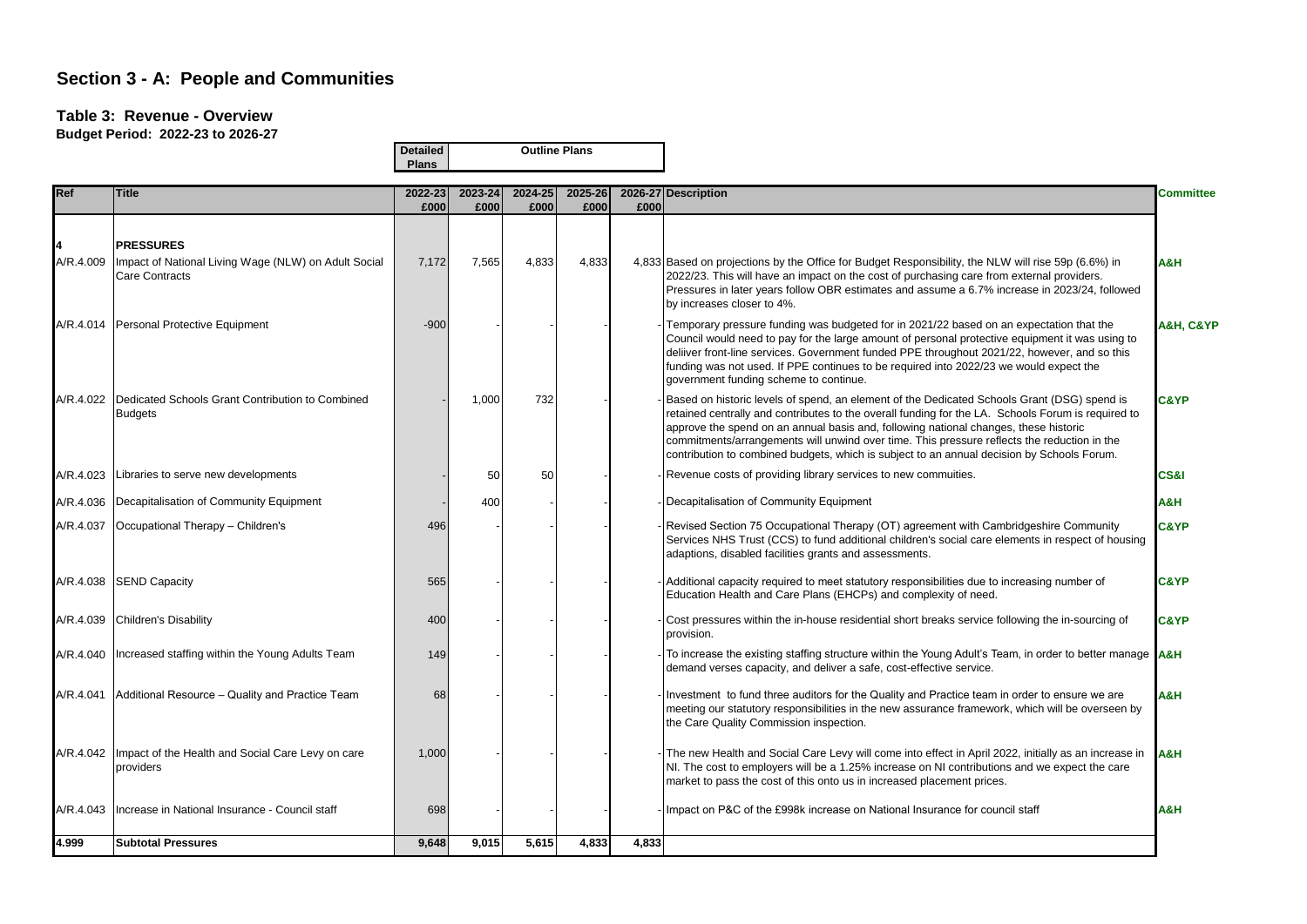#### **Table 3: Revenue - Overview**

|            |                                                              | <b>Detailed</b> |                 |                 | <b>Outline Plans</b> |      |                                                                                                                                                                                                                                                                                                                                                                                                                                                                                        |                  |
|------------|--------------------------------------------------------------|-----------------|-----------------|-----------------|----------------------|------|----------------------------------------------------------------------------------------------------------------------------------------------------------------------------------------------------------------------------------------------------------------------------------------------------------------------------------------------------------------------------------------------------------------------------------------------------------------------------------------|------------------|
|            |                                                              | <b>Plans</b>    |                 |                 |                      |      |                                                                                                                                                                                                                                                                                                                                                                                                                                                                                        |                  |
| <b>Ref</b> | <b>Title</b>                                                 | 2022-23<br>£000 | 2023-24<br>£000 | 2024-25<br>£000 | 2025-26<br>£000      | £000 | 2026-27 Description                                                                                                                                                                                                                                                                                                                                                                                                                                                                    | <b>Committee</b> |
|            |                                                              |                 |                 |                 |                      |      |                                                                                                                                                                                                                                                                                                                                                                                                                                                                                        |                  |
|            | <b>INVESTMENTS</b><br>A/R.5.006 Care Homes Team              | $-120$          | 100             |                 |                      |      | - Dedicated team of social workers to provide support to care homes continuing the work of the<br>pilot commenced during the Covid pandemic. Pilot funding will continue through to the end of 2022-<br>23 but permanent funding is needed thereafter.                                                                                                                                                                                                                                 | H&A              |
|            | A/R.5.008 Family Group Conferencing                          |                 | 250             |                 |                      |      | - Permanent investment in Family Group Conferencing service to replace temporary grant funding.                                                                                                                                                                                                                                                                                                                                                                                        | <b>C&amp;YP</b>  |
|            | A/R.5.009 Expansion of Enhanced Response Service             | 181             |                 |                 |                      |      | - Extension of the Enhanced Response Service to deliver earlier intervention, preventing escalation A&H<br>of need and associated cost avoidance.                                                                                                                                                                                                                                                                                                                                      |                  |
|            | A/R.5.010 Expanding support for informal carers              | 253             | $-50$           |                 |                      |      | Investment into a range of areas that will provide additional support to carers, over and above the $A\&H$<br>current commissioned and operational support services. Some of these services are jointly funded<br>alongside NHS Partners to support carer well being and support them in their caring role which will<br>improve outcomes for them and their cared for person as well as delaying the need for individuals<br>requiring higher cost and longer term adult social care. |                  |
|            | A/R.5.011 Real Living Wage for the adult social care market  | 1,187           | 4,408           | 3,619           | 409                  |      | 543 Investment in the adult social care market to allow care providers to pay their staff the real living<br>wage by April 2024. Includes investment for a project team to work with care providers to<br>implement the proposal.                                                                                                                                                                                                                                                      | A&H              |
|            | A/R.5.012 SAFE investment                                    | 268             |                 |                 |                      |      | Investment into the YOS SAFE team                                                                                                                                                                                                                                                                                                                                                                                                                                                      | <b>C&amp;YP</b>  |
| 5.999      | <b>Subtotal Investments</b>                                  | 1,769           | 4,708           | 3,619           | 409                  | 543  |                                                                                                                                                                                                                                                                                                                                                                                                                                                                                        |                  |
| l6         | <b>SAVINGS</b><br>A&H                                        |                 |                 |                 |                      |      |                                                                                                                                                                                                                                                                                                                                                                                                                                                                                        |                  |
|            | A/R.6.176 Adults Positive Challenge Programme                | $-154$          | $-154$          |                 |                      |      | The Preparing for Adulthood workstream of the Adults Positive Challenge Programme will continue A&H<br>to support children and families to manage the transition into adulthood by increasing the focus on<br>independence and planning for that transition which will reduce the level of demand on services<br>and improve outcomes.                                                                                                                                                 |                  |
|            | A/R.6.177 Cambridgeshire Lifeline Project                    | $-10$           | $-122$          | $-50$           |                      |      | The aim of this project is for Cambridgeshire Technology Enabled Care (TEC) to become a Lifeline <b>A&amp;H</b><br>provider so that the income from the charges to customers funds the provision of the Lifeline<br>service, as well as additional savings.                                                                                                                                                                                                                            |                  |
|            | A/R.6.179   Mental Health Commissioning                      | $-24$           |                 |                 |                      |      | - A retender of supported living contracts gives an opportunity to increase capacity and prevent<br>escalation to higher cost services, over several years. In addition, a number of contract<br>changes took place in 2019/20 that have enabled a saving to be taken.                                                                                                                                                                                                                 | <b>A&amp;H</b>   |
|            | A/R.6.180   Independent Living Service - East Cambridgeshire |                 |                 | $-244$          | $-162$               |      | - We are exploring alternative models of delivery for residential and nursing care provision, including <b>A&amp;H</b><br>a tenancy based model that should deliver savings to the council.                                                                                                                                                                                                                                                                                            |                  |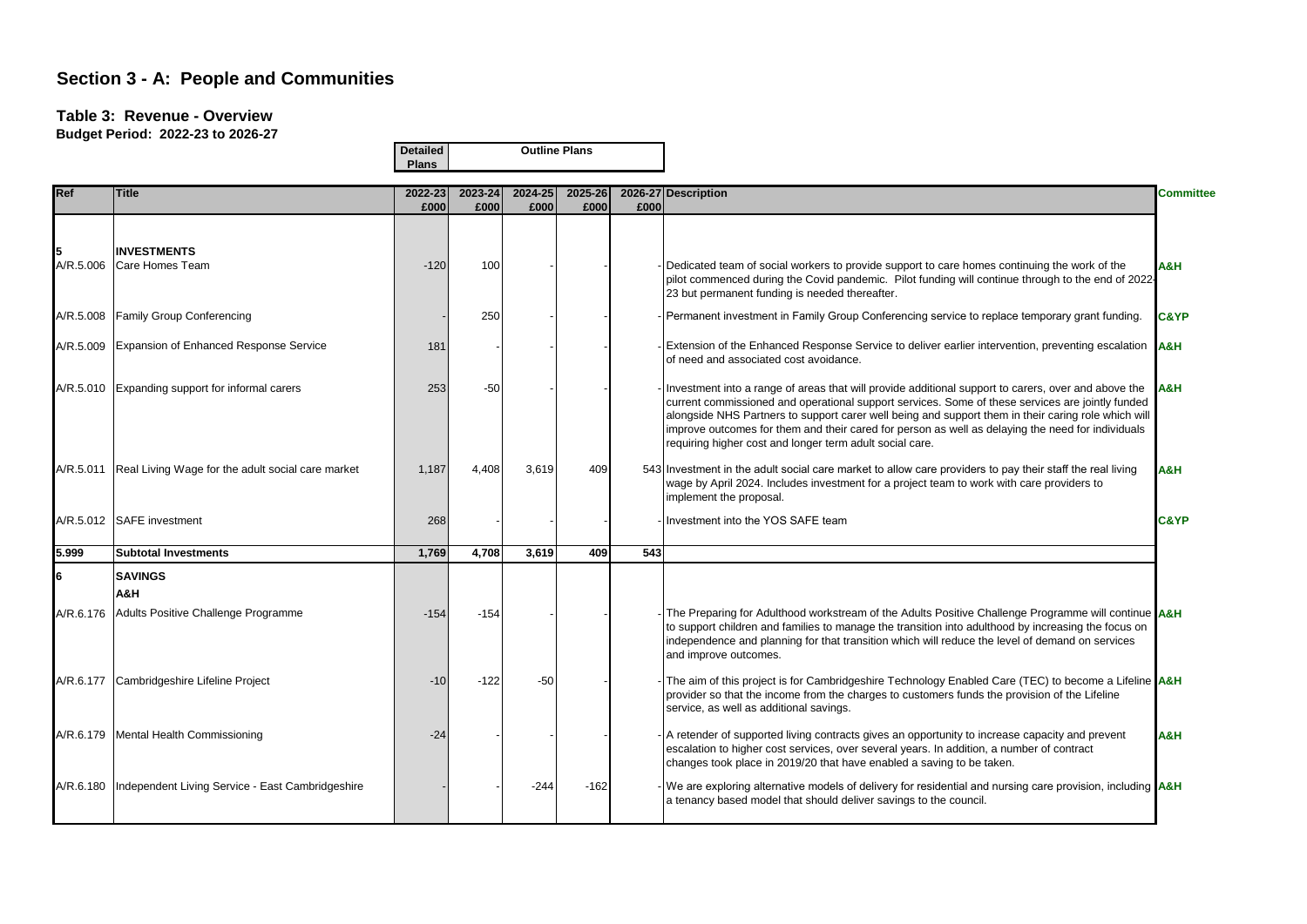#### **Table 3: Revenue - Overview**

|            | <b>Detailed</b><br><b>Plans</b>                        |                 |                 | <b>Outline Plans</b> |                 |      |                                                                                                                                                                                                                                                                                                                                                                                                                                                                                                           |                  |
|------------|--------------------------------------------------------|-----------------|-----------------|----------------------|-----------------|------|-----------------------------------------------------------------------------------------------------------------------------------------------------------------------------------------------------------------------------------------------------------------------------------------------------------------------------------------------------------------------------------------------------------------------------------------------------------------------------------------------------------|------------------|
| <b>Ref</b> | <b>Title</b>                                           | 2022-23<br>£000 | 2023-24<br>£000 | 2024-25<br>£000      | 2025-26<br>£000 | £000 | 2026-27 Description                                                                                                                                                                                                                                                                                                                                                                                                                                                                                       | <b>Committee</b> |
| A/R.6.185  | Additional block beds - inflation saving               | $-390$          | $-263$          | $-277$               | $-291$          |      | Through commissioning additional block beds, we can reduce the amount of inflation funding<br>needed for residential and nursing care. Block contracts have set uplifts each year, rather than<br>seeing inflationary increases each time new spot places are commissioned.                                                                                                                                                                                                                               | H&A              |
|            | A/R.6.188 Micro-enterprises Support                    | $-133$          |                 |                      |                 |      | Transformation funding has been agreed to enable us to develop a new approach to supporting the A&H<br>care market, focussing on developing "micro-enterprises" which are small local businesses who will<br>be able to develop a more flexible and local approach to the provision of domiciliary care. As well<br>as benefits to an increased local approach and competition, this work should result in a more<br>locally responsive service, more consistent carers and a lower cost of care overall. |                  |
| A/R.6.190  | <b>IBCF</b>                                            | $-240$          |                 |                      |                 |      | Contribution from the Improved Better Care Fund to contribute to demand pressures in Adult Social A&H<br>Care.                                                                                                                                                                                                                                                                                                                                                                                            |                  |
|            | A/R.6.191 Extra Care                                   | $-87$           |                 |                      |                 |      | A number of Older Peoples extra care schemes were retendered for 2021-22 and have delivered<br>savings totalling £87k across four schemes. Savings were not identified in time to be incorporated<br>into the 21/22 business planning cycle, but can now be accounted for.                                                                                                                                                                                                                                | <b>H&amp;A</b>   |
| A/R.6.192  | LD outreach service expansion                          | $-50$           |                 |                      |                 |      | Develop the outreach function of the Learning Disabilities Partnership (LDP) to offer a more flexible $A\&H$<br>and responsive type of support which will also be a lower cost solution.                                                                                                                                                                                                                                                                                                                  |                  |
| A/R.6.193  | Savings from expansion of Enhanced Response<br>Service | $-210$          |                 |                      |                 |      | Extension of the Enhanced Response Service to deliver earlier intervention, preventing escalation A&H<br>of need and associated cost avoidance.                                                                                                                                                                                                                                                                                                                                                           |                  |
| A/R.6.194  | Interim and respite bed recommissioning                | $-412$          | 70              |                      |                 |      | Savings generated from the redesign and recommissioning of interim and respite bed provision in A&H<br>care homes. This has created a more efficient model and therefore generated the Council<br>cashable savings and potential for further cost avoidance. There is a reinvestment of £70k in<br>2023/24 to expand the new model, if evidence shows it delivers better outcomes.                                                                                                                        |                  |
|            | A/R.6.195 Expanding support for Informal carers        | $-219$          |                 |                      |                 |      | Investment proposal A/R.5.010 seeks investment into a range of additional support to carers to<br>maintain their caring role for longer delaying the need for individuals requiring higher cost and<br>longer term adult social care.                                                                                                                                                                                                                                                                     | A&H              |
| A/R.6.197  | Community Equipment Service contract retender          | $-121$          |                 |                      |                 |      | The contract for the community equipment service has been retendered, with the new contract<br>beginning in April 2022. This is a pooled budget with the NHS. The retender will deliver £252k<br>savings to the pool, the Council's share of which is 48.2%.                                                                                                                                                                                                                                              | A&H              |
| A/R.6.198  | Decommissioning of domiciliary care block provision    | $-236$          |                 |                      |                 |      | As part of the Council's strategic plan for domiciliary care, a number of the under-utilised rapid<br>discharge and transition cars funded by the local authority are being decommissioned, with<br>demand being met in alternative ways.                                                                                                                                                                                                                                                                 | A&H              |
| A/R.6.199  | Independent Living Service - Huntingdonshire           |                 |                 |                      | $-478$          |      | We are exploring alternative models of delivery for residential and nursing care provision, including <b>A&amp;H</b><br>a tenancy based model that should deliver savings to the council.                                                                                                                                                                                                                                                                                                                 |                  |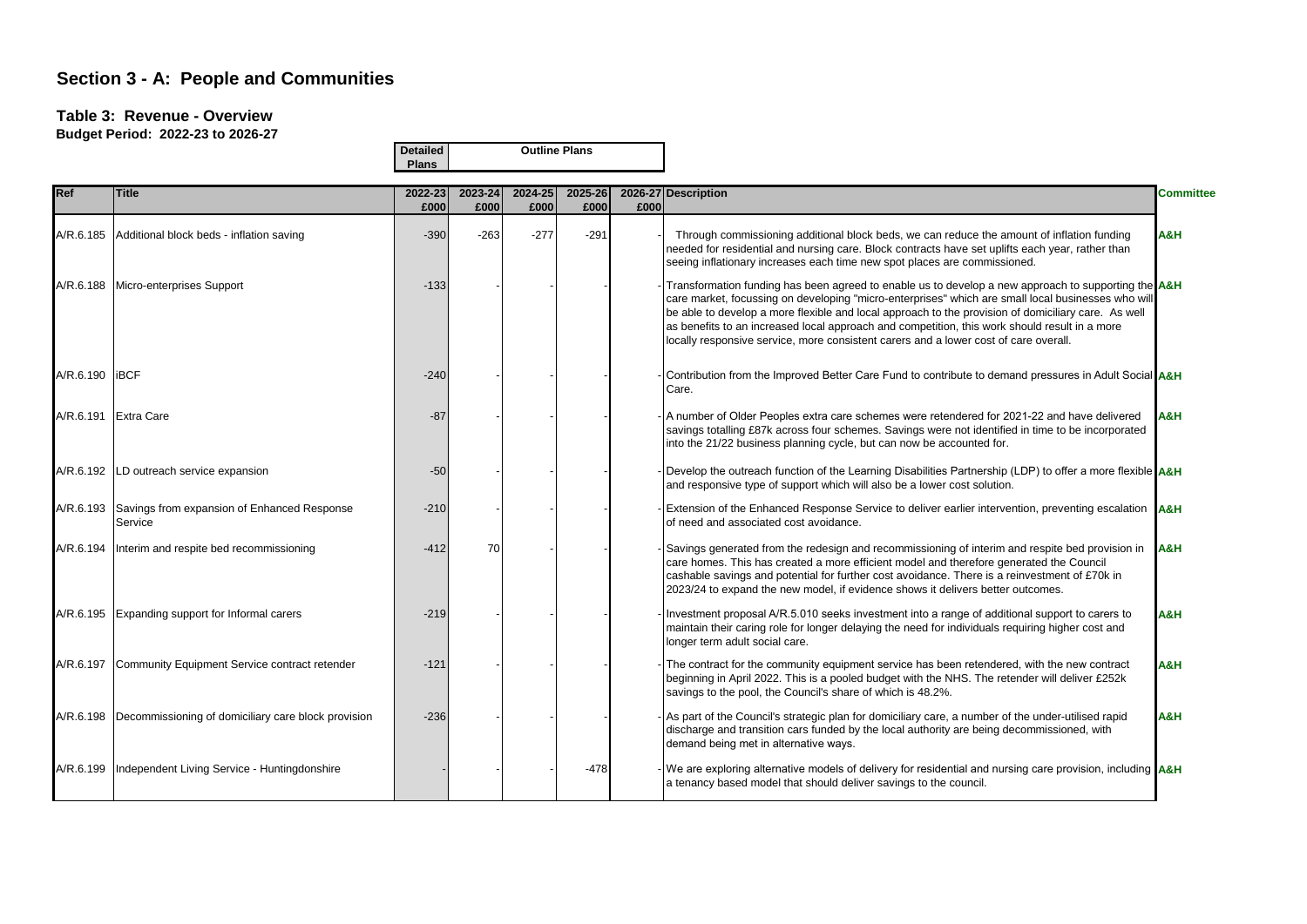#### **Table 3: Revenue - Overview**

**Budget Period: 2022-23 to 2026-27**

**Outline Plans**

**Detailed**

|            |                                                           | <b>Plans</b>    |                 |                 |                 |      |                                                                                                                                                                                                                                                                                                                                                                                                                     |                  |
|------------|-----------------------------------------------------------|-----------------|-----------------|-----------------|-----------------|------|---------------------------------------------------------------------------------------------------------------------------------------------------------------------------------------------------------------------------------------------------------------------------------------------------------------------------------------------------------------------------------------------------------------------|------------------|
| <b>Ref</b> | <b>Title</b>                                              | 2022-23<br>£000 | 2023-24<br>£000 | 2024-25<br>£000 | 2025-26<br>£000 | £000 | 2026-27 Description                                                                                                                                                                                                                                                                                                                                                                                                 | <b>Committee</b> |
|            | C&YP                                                      |                 |                 |                 |                 |      |                                                                                                                                                                                                                                                                                                                                                                                                                     |                  |
| A/R.6.255  | Children in Care Placements                               | $-600$          |                 |                 |                 |      | Management of demand and fee negotiation                                                                                                                                                                                                                                                                                                                                                                            | <b>C&amp;YP</b>  |
|            | A/R.6.256 Delivering Greater Impact for Troubled Families | 150             |                 |                 |                 |      | Reversal of previous saving made by increased 'payment by results' income following the end of<br>the Troubled Families grant.                                                                                                                                                                                                                                                                                      | <b>C&amp;YP</b>  |
| A/R.6.257  | Special Guardianship Orders                               | $-250$          |                 |                 |                 |      | Following the 2019 implementation of Family Safeguarding, there has been a reduction in care<br>proceedings resulting in an inherent budget underspend in relation to allowances for Special<br>Guardianship Order arrangements. This offers the opportunity to offer a saving with no impact on<br>users of the service.                                                                                           | <b>C&amp;YP</b>  |
| A/R.6.267  | Children's Disability 0-25 Service                        |                 | $-100$          | $-100$          |                 |      | The Children's Disability 0-25 service has been restructured into teams (from units) to align with<br>the structure in the rest of children's social care. This has released a permanent saving on staffing<br>budgets. In future years, ways to reduce expenditure on providing services to children will be<br>explored in order to bring our costs down to a level closer to that of our statistical neighbours. | <b>C&amp;YP</b>  |
|            | A/R.6.268 Social Care and Education Transport             | $-380$          | $-570$          | $-345$          |                 |      | Deliver savings through a review and retendering of routes serving special schools, and an<br>operational review the transport service.                                                                                                                                                                                                                                                                             | <b>C&amp;YP</b>  |
|            | A/R.6.269 Virtual School                                  | $-50$           |                 |                 |                 |      | Maximising use of existing grants                                                                                                                                                                                                                                                                                                                                                                                   | <b>C&amp;YP</b>  |
| A/R.6.271  | Maximising use of existing grants                         | $-350$          |                 |                 |                 |      | Contribution towards Children's Social Care from existing grant allocations, allowable under<br>conditions of grant                                                                                                                                                                                                                                                                                                 | <b>C&amp;YP</b>  |
| A/R.6.290  | CS&I<br>Registrars                                        | $-200$          |                 |                 |                 |      | Additional income through the diversification of some of the services provided by the Registration<br>Service, and increasing existing ceremonial capacity.                                                                                                                                                                                                                                                         | CS&I             |
| A/R.6.291  | Communities and Partnerships Efficiencies                 | $-250$          |                 |                 |                 |      | Savings across the service directorate through the identification of further efficiencies and process CS&I<br>improvements.                                                                                                                                                                                                                                                                                         |                  |
|            | A/R.6.293 Coroners service - temporary staff for inquests |                 | $-60$           | $-60$           |                 |      | Reversal of temporary funded posts required to clear backlog of cases                                                                                                                                                                                                                                                                                                                                               | CS&I             |
| 6.999      | <b>Subtotal Savings</b>                                   | $-4.216$        | $-1.199$        | $-1.076$        | $-931$          |      |                                                                                                                                                                                                                                                                                                                                                                                                                     |                  |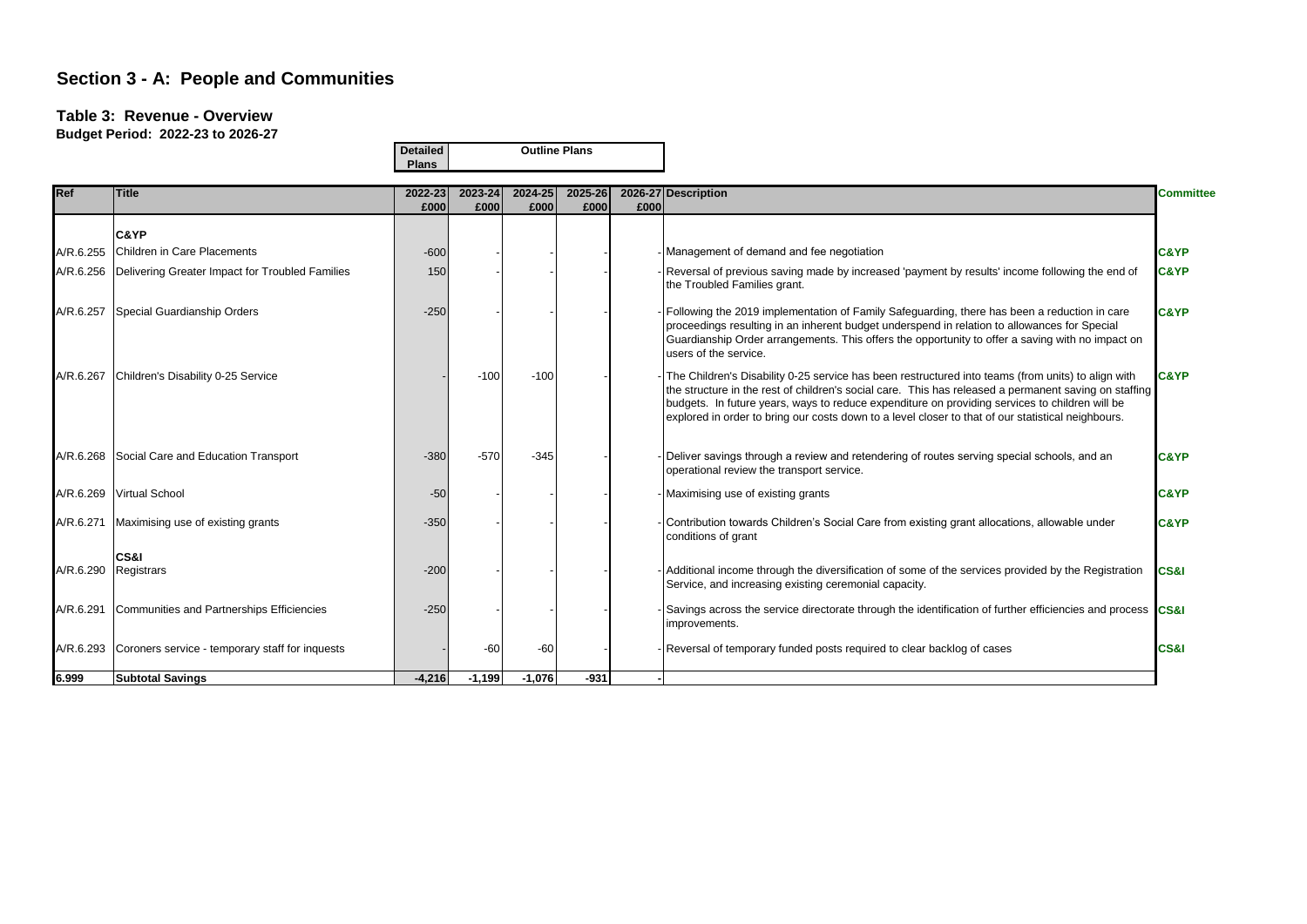#### **Table 3: Revenue - Overview**

| Buyyot I GHOU. EULL LY TO LULY |                                                                                                     | <b>Detailed</b><br><b>Plans</b> |                 |                 | <b>Outline Plans</b> |                         |                                                                                                                                                                                                                                                                                                                                                                                                                                                                                                                                                                                                                                                                                                                                                            |                 |  |
|--------------------------------|-----------------------------------------------------------------------------------------------------|---------------------------------|-----------------|-----------------|----------------------|-------------------------|------------------------------------------------------------------------------------------------------------------------------------------------------------------------------------------------------------------------------------------------------------------------------------------------------------------------------------------------------------------------------------------------------------------------------------------------------------------------------------------------------------------------------------------------------------------------------------------------------------------------------------------------------------------------------------------------------------------------------------------------------------|-----------------|--|
| <b>Ref</b>                     | <b>Title</b>                                                                                        | 2022-23<br>£000                 | 2023-24<br>£000 | 2024-25<br>£000 | 2025-26<br>£000      | £000                    | 2026-27 Description                                                                                                                                                                                                                                                                                                                                                                                                                                                                                                                                                                                                                                                                                                                                        | Committee       |  |
|                                |                                                                                                     |                                 |                 |                 |                      |                         |                                                                                                                                                                                                                                                                                                                                                                                                                                                                                                                                                                                                                                                                                                                                                            |                 |  |
|                                | <b>TOTAL GROSS EXPENDITURE</b>                                                                      |                                 | 539,696 573,259 |                 |                      | 603,720 630,518 659,017 |                                                                                                                                                                                                                                                                                                                                                                                                                                                                                                                                                                                                                                                                                                                                                            |                 |  |
| A/R.7.001                      | <b>FEES, CHARGES &amp; RING-FENCED GRANTS</b><br>Previous year's fees, charges & ring-fenced grants | $-205,427$                      | $-221,774$      | $-223,461$      | $-224,943$           |                         | -225,431 Previous year's fees and charges for the provision of services and ring-fenced grant funding rolled $\vert$ 0<br>forward.                                                                                                                                                                                                                                                                                                                                                                                                                                                                                                                                                                                                                         |                 |  |
|                                | A/R.7.002 Changes to Fees and Charges from previous year                                            | $-11,660$                       |                 |                 |                      |                         | - Adjustment for permanent changes to income expectation from decisions made in 2021-22.                                                                                                                                                                                                                                                                                                                                                                                                                                                                                                                                                                                                                                                                   |                 |  |
|                                | A/R.7.002 Changes to fees and charges compared to 2021-22                                           |                                 |                 |                 |                      |                         | - Adjustment for changes to income expectation from decisions made during budget preparation<br>period and permanent changes made during 2020-21.                                                                                                                                                                                                                                                                                                                                                                                                                                                                                                                                                                                                          | A&H, C&YP       |  |
|                                | A/R.7.003 Fees and charges inflation                                                                | $-470$                          | $-476$          | $-482$          | $-488$               |                         | -494 Increase in external charges to reflect inflation pressures on the costs of services.                                                                                                                                                                                                                                                                                                                                                                                                                                                                                                                                                                                                                                                                 |                 |  |
|                                | Changes to fees & charges<br>A/R.7.107 COVID Impact - Education income                              | $-107$                          |                 |                 |                      |                         | Reversal of funding to support the reduction in traded income streams across Education to the end C&YP<br>of the summer term 2021.                                                                                                                                                                                                                                                                                                                                                                                                                                                                                                                                                                                                                         |                 |  |
|                                | A/R.7.108 COVID Impact - Outdoor Centres                                                            | $-766$                          | $-114$          |                 |                      |                         | Reversal of funding to support a reduction of income to the end of the summer term 2021.                                                                                                                                                                                                                                                                                                                                                                                                                                                                                                                                                                                                                                                                   | <b>C&amp;YP</b> |  |
|                                | A/R.7.109 COVID Impact - School Absence Penalty Notices                                             | $-150$                          |                 |                 |                      |                         | - Reversal of funding to support reduced income from Absence Penalty Notices in 2021-22.                                                                                                                                                                                                                                                                                                                                                                                                                                                                                                                                                                                                                                                                   | C&YP            |  |
|                                | A/R.7.110 COVID Impact - Registration Service                                                       | $-64$                           | $-65$           |                 |                      |                         | - Reversal of funding to support a reduced level of income in the early part of 2021-22.                                                                                                                                                                                                                                                                                                                                                                                                                                                                                                                                                                                                                                                                   | CS&I            |  |
|                                | A/R.7.111 Client Contributions Policy Changes                                                       | $-562$                          | $-325$          |                 |                      |                         | The contributions policy for adult social care was revised by Adults Committee in 2020. This line<br>reflects the additional income into 2022/23 as reassessments are carried out, including a projected<br>re-pahsing needed due to the impact of Covid on the reassessment plan.                                                                                                                                                                                                                                                                                                                                                                                                                                                                         | H&A             |  |
|                                | A/R.7.112 Community Equipment Pooled Budget                                                         | $-155$                          |                 |                 |                      |                         | The ICES community equipment budget is a pooled budget with the CCG. As part of the re-<br>tendering process, the budget contributions were reviewed and the health contribution will be<br>increasing for next financial year by £155k per annum.                                                                                                                                                                                                                                                                                                                                                                                                                                                                                                         | H&A             |  |
| A/R.7.113                      | Learning Disability Partnership Pooled Budget                                                       | $-1,824$                        | $-1,000$        | $-1,000$        |                      |                         | In Cambridgeshire most spend on care for people with learning disabilities is paid for from the<br>Learning Disability Pooled Budget, to which both the Council and NHS contribute. In November<br>2019, Adults Committee agreed funding for a programme of work to review the relative health and<br>social care needs of people with learning disabilities to establish if the Council and NHS<br>contributions to the pool should be rebaselined. While this work has been delayed due to Covid<br>and is now expected to be undertaken in 2021/22, early work on a sample of cases suggests a<br>rebaselining will likely be in the Council's favour. This line is based on the outcomes for that<br>sample being representative, with some dampening. | H&A             |  |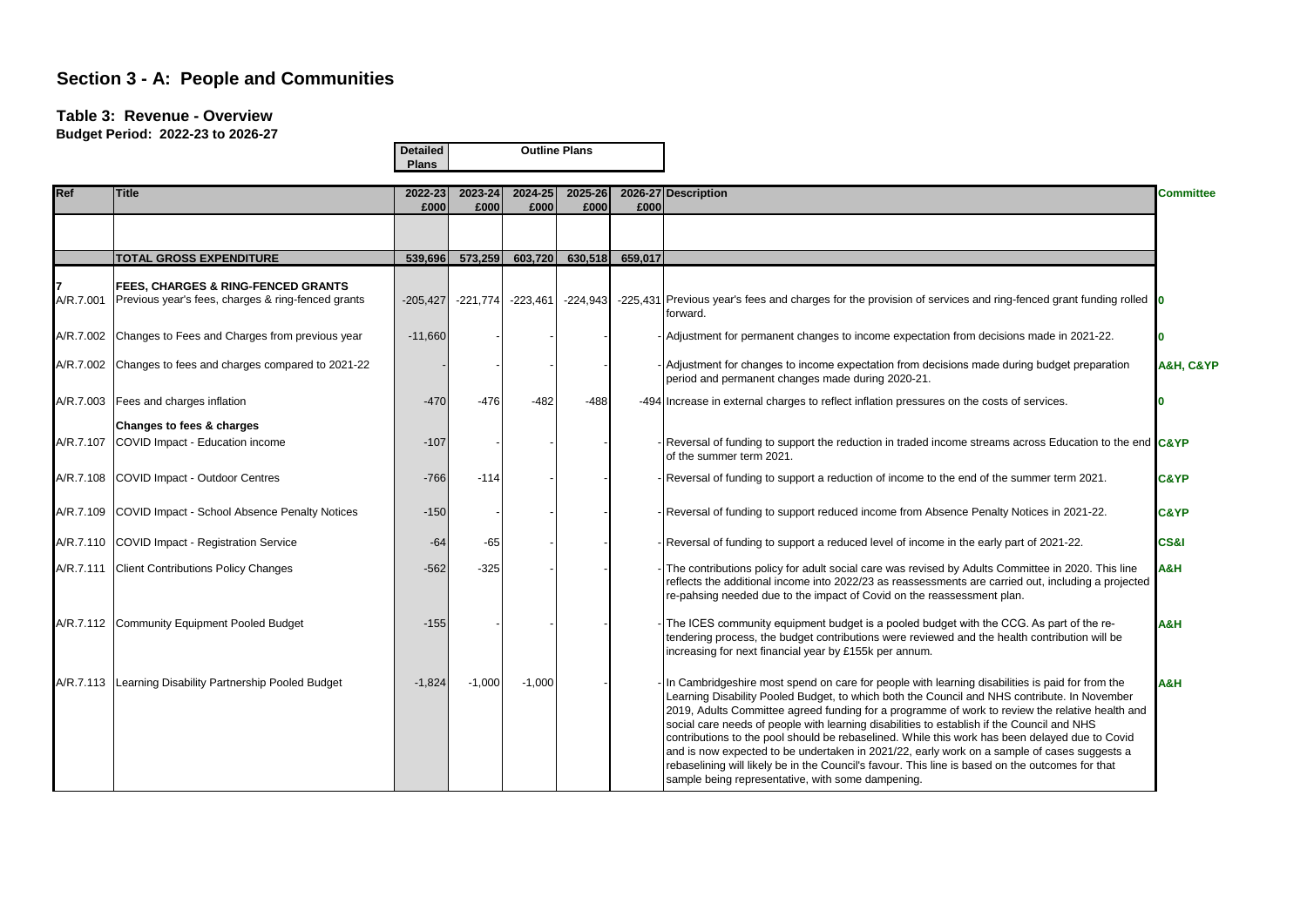#### **Table 3: Revenue - Overview**

|           |                                                                | <b>Detailed</b><br><b>Plans</b> |                 | <b>Outline Plans</b> |                 |            |                                                                                                                                                                                                                                                                            |                  |  |
|-----------|----------------------------------------------------------------|---------------------------------|-----------------|----------------------|-----------------|------------|----------------------------------------------------------------------------------------------------------------------------------------------------------------------------------------------------------------------------------------------------------------------------|------------------|--|
| Ref       | <b>Title</b>                                                   | 2022-23<br>£000                 | 2023-24<br>£000 | 2024-25<br>£000      | 2025-26<br>£000 | £000       | 2026-27 Description                                                                                                                                                                                                                                                        | <b>Committee</b> |  |
| A/R.7.201 | Changes to ring-fenced grants<br>Change in Public Health Grant |                                 | 293             |                      |                 |            | Change in ring-fenced Public Health grant to reflect expected treatment as a corporate grant from<br>2023-24, due to removal of ring-fence.                                                                                                                                |                  |  |
|           | A/R.7.202 Home to School Transport - grant funding             | 403                             |                 |                      |                 |            | Reversal of the additional DFE Home to School Transport Grant relating to Covid-19.                                                                                                                                                                                        | <b>C&amp;YP</b>  |  |
|           | A/R.7.203   Increase in Staying Put grant                      | $-35$                           |                 |                      |                 |            | - Increase in Staying Put grant                                                                                                                                                                                                                                            | <b>C&amp;YP</b>  |  |
|           | A/R.7.209 Centrally Managed DSG funding                        | 751                             |                 |                      |                 |            | - Revised High Needs Block Dedicated Schools Grant (DSG) baseline following increases in funding C&YP<br>and transfers from Schools Block. To be updated on receipt of final DSG allocations.                                                                              |                  |  |
|           | A/R.7.210 Uplift in Better Care Fund                           | $-1,688$                        |                 |                      |                 |            | - The 2021/22 and anticipated 2022/23 Better Care Fund annual uplifts have not been fully allocated <b>A&amp;H</b><br>and this enables us to utilise these funds to offset the demand pressures in Adult Social Care in<br>line with the national conditions of the grant. |                  |  |
|           | A/R.7.211   Increase in Social Care in Prisons grant           | $-20$                           |                 |                      |                 |            | - The increase in the Social Care in Prisons grant for 2021/22 was announced too late to be<br>reflected in the Business Planning tables for 2021/22.                                                                                                                      | H&A              |  |
| 7.999     | <b>Subtotal Fees, Charges &amp; Ring-fenced Grants</b>         | $-221,774$                      | $-223,461$      | $-224,943$           | $-225,431$      | $-225,925$ |                                                                                                                                                                                                                                                                            |                  |  |
|           | <b>TOTAL NET EXPENDITURE</b>                                   | 317,922                         | 349,798         | 378,777              | 405,087         | 433,092    |                                                                                                                                                                                                                                                                            |                  |  |